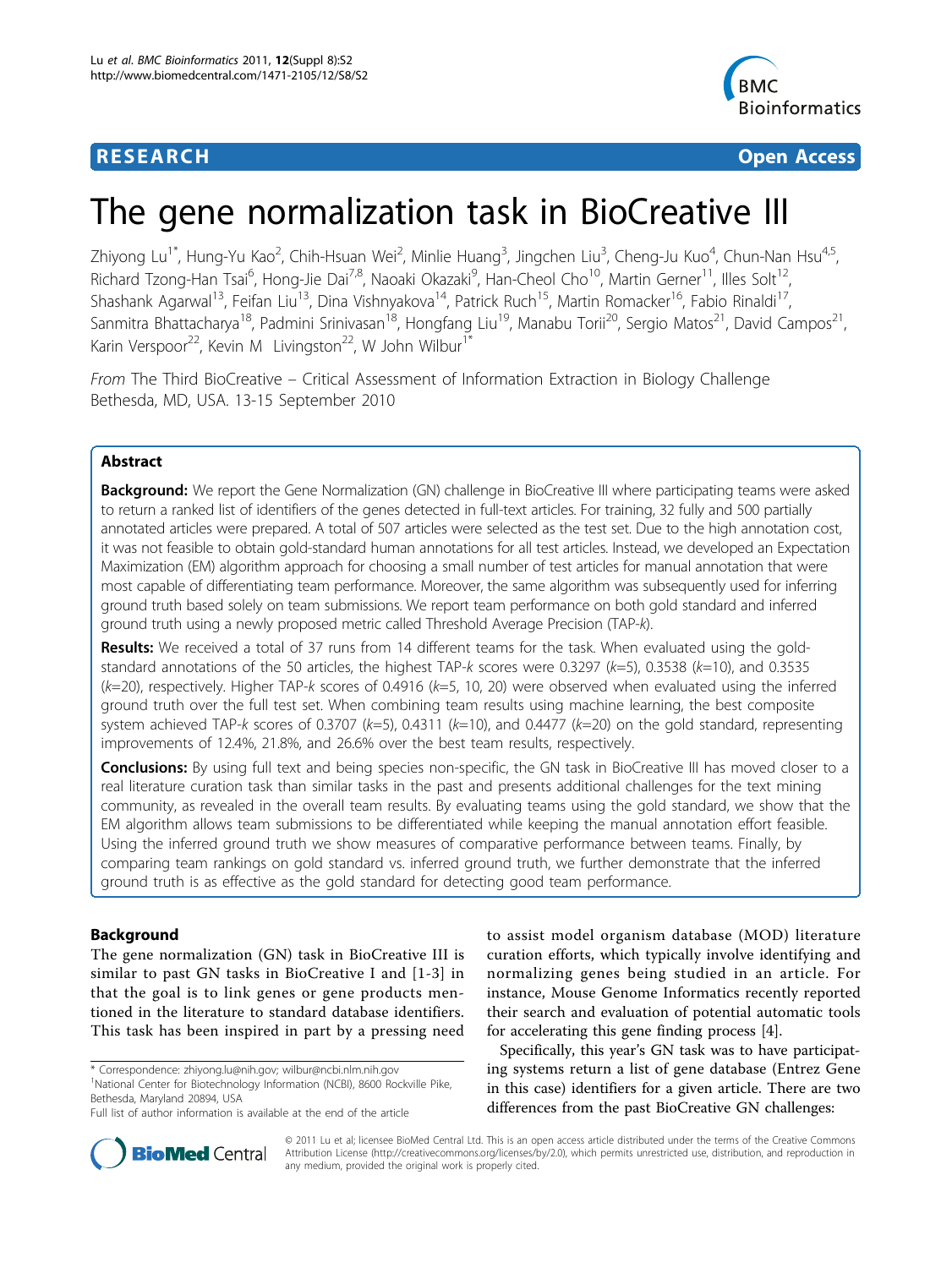• Instead of using abstracts, full-length articles were provided.

• Instead of being species-specific, no species information was provided.

Both changes made this year's challenge event closer to the real literature curation task in MODs where humans are given full text articles without prior knowledge of organism information in the article.

Two additional new aspects of this year's GN task were the proposed evaluation metrics and the use of an Expectation Maximization (EM) algorithm for choosing which test articles to be manually annotated when developing a gold standard and for inferring ground truth based on team submissions. As many more genes are found in full text than in abstracts, returning genes by predicted confidence is preferred to a random order, as the former is more desirable in real-world applications. Metrics used in past GN tasks such as Precision, Recall, and F-measure do not take ranking into consideration. Thus, we proposed to use a new measure called Threshold Average Precision (TAP-k), which is specifically designed for the measurement of retrieval efficacy in bioinformatics [[5\]](#page-17-0).

Finally, unlike in previous GN tasks where all abstracts in the test set were completely hand annotated, the cost of manual curation on full text prevented us from obtaining human annotations for all 507 articles in the test set. Thus we resorted to obtaining gold-standard human annotations on 50 selected articles in the test set that are best able to differentiate team results. We chose such a set of 50 articles by using an EM algorithm. Furthermore, the same EM algorithm was used for inferring ground truth over the entire test set of 507 articles based on team submissions in lieu of human annotations. That is, given a labelling task and  $M$  independent labelling sources, it is possible to use these multiple sources to make estimates of the true labels which are generally more accurate than the labels from any single source alone. Perhaps the simplest approach to this is to use majority voting[\[7](#page-17-0),[8](#page-17-0)]. On the other hand a number of methods have been developed using latent variables to represent in some way the quality of the labelling sources and based on the EM algorithm[\[10-13](#page-17-0)]. There is evidence that such an approach can perform better than majority voting [[9,12](#page-17-0)]. We have chosen the most direct and transparent of the EM approaches [\[12](#page-17-0)] to apply to the GN task where we have multiple submissions from different teams as the multiple labelling sources. Although there was a prior effort on harmonizing annotations from different automatic systems for the goal of constructing a large-scale annotated corpus in biomedicine [[14](#page-17-0)], as far as we are aware this is the first attempt to base an evaluation of the performance of multiple computer algorithms on an EM algorithm for Page 2 of 19

multiple independent data sources. As shown in the Results Section, the inferred ground truth (also referred to as silver standard in this paper) is as effective as the gold-standard human annotations in differentiating good team performance.

# Methods

#### Data preparation

For the purpose of obtaining full text articles in a uniform format and using them as a source for text analytics, all the articles selected for this task were published either by BioMed Central (BMC) or by Public Library of Science (PLoS), two PubMed Central (PMC) participating Open Access publishers. As a result, the text of each article was readily made available in both high-quality XML and PDF from PMC.

Participants were given a collection of training data to work with so that they could adjust their systems to optimal performance. The training set included two sets of annotated full-length articles:

• 32 fully annotated articles by a group of invited professional MOD curators and by a group of bioinformaticians from the National Center for Biotechnology Information (NCBI). Both groups were trained with detailed annotation guidelines (See Additional file [1](#page-16-0)) and a small number of example articles before producing gold-standard annotations. The 32 articles were manually selected to match the general species distribution in the literature as well as the domain expertise of our MOD curators. For each article in this set, a list of Entrez Gene ids was provided.

• A large number (500) of partially annotated articles. That is, not all genes that are mentioned in an article were annotated, but only the most important ones that within the scope of curation were annotated by human indexers at the National Library of Medicine (NLM). It was noted that most of the annotated genes were taken from the abstracts, though this was not 100%. This does not necessarily mean that the remainder of the text is useless. Presumably the full text can help to decide which genes are most important in the paper and determine the species to improve the prediction of the gene identifier.

For evaluating participating systems, we prepared a set of 507 articles as the test set. These articles were recently published and did not yet have any curated gene annotations. Due to the cost of manual curation, the same groups of curators were asked to produce human annotations only for a subset of 50 articles selected by the algorithm described below.

#### EM algorithm

In this scheme we assume there are  $M$  labelling sources and associate with the ith labelling source two numbers,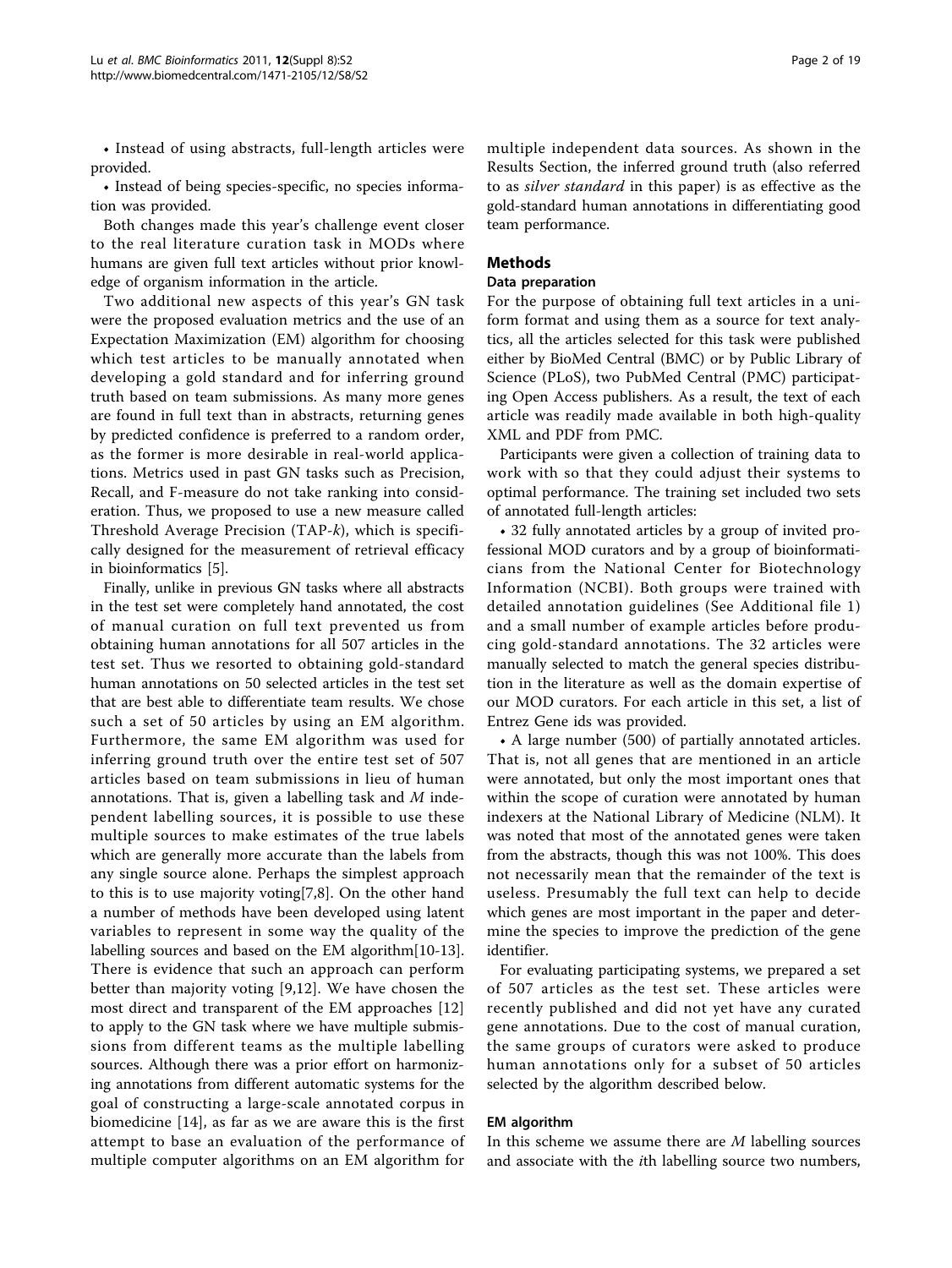the sensitivity  $as_i$  and the specificity  $bs_i$ . For the GN task we consider each participating team as a labelling source and all the gene ids returned by the  $M$  teams as objects to be labeled. Any given team produces a label for any such gene id which is the label "true" if the team returned that gene id or "false" if the source did not return that gene id. Then the sensitivity  $as_i$  is the probability that the ith team labels a correct gene id as true and the specificity  $bs_i$  is the probability that it labels an incorrect gene id as false. Assume there are  $N$  gene ids which require labelling. Then the model assumes a probability distribution  $\left\{p_j\right\}_{j=1}^N$  where  $p_j$  is the probability that the jth gene id is correct. To begin the algorithm we initialize each  $p_i$  to be equal to the fraction of the  $M$  labels that are true for that gene id. The maximization step redefines the  ${a s_i, b s_i}_{i=1}^M$  in terms of the current  $\left\{p_j\right\}_{j=1}^N$  by

$$
as_i = \left(1 + \sum_{j=1}^{N} \delta_{ij} p_j\right) / \left(2 + \sum_{j=1}^{N} p_j\right)
$$
  
\n
$$
bs_i = \left(1 + \sum_{j=1}^{N} (1 - \delta_{ij})(1 - p_j)\right) / \left(2 + \sum_{j=1}^{N} (1 - p_j)\right)
$$
 (1)

where we have used typical Laplace smoothing and define  $\delta_{ii}$  to be 1 if the *i*th team labels the *j*th gene id as true and 0 otherwise. The  $p_j$ s are defined for the subsequent expectation step by

$$
p_j = \frac{pr_j \prod_{i=1}^M a s_i^{\delta_{ij}} (1 - a s_i)^{(1 - \delta_{ij})}}{\left( pr_j \prod_{i=1}^M a s_i^{\delta_{ij}} (1 - a s_i)^{(1 - \delta_{ij})} + (1 - pr_j) \prod_{i=1}^M b s_i^{(1 - \delta_{ij})} (1 - b s_i)^{\delta_{ij}} \right)}
$$
(2)

by Bayes' theorem where for each *j*,  $pr_i$  is the prior for  $p_i$ . We initially took  $pr_i$  uniformly to be 0.5 and applied the algorithm to choose the 50 documents for hand annotation. Once we knew the correct annotations for the 50 document gold standard set we observed that only about 1% of gene ids returned by systems were correct. We subsequently have taken  $pr_i$  equal to 0.01 for all  $j$  in applying the algorithm to infer ground truth over all the 507 documents in the test set.

As mentioned above, our first use of this model was to find 50 documents among the 507 test documents which had the most variability in their labelling by different sources. For this purpose one submission from each team involved in the GN task was randomly selected and these submissions were the 14 sources for application of the algorithm. When the algorithm was run to convergence we computed the entropy for the jth gene id by the formula

$$
H_j = -p_j \log p_j - (1 - p_j) \log(1 - p_j)
$$
 (3)

Each document was scored by the sum of the entropies for all the gene ids coming from that document. Thus a document score is a function of how many gene ids are reported for that document and how variably the gene ids are reported by the different sources. This sampling, running the model and scoring the documents, was repeated 100 times and the top 50 documents varied only a small amount from run to run. We chose the 50 documents with the highest average scores over the 100 trials for hand annotation to provide the gold standard evaluation.

The second use of the model was to apply it to the best submission from each team for inferring ground truth (silver standard) over the entire test set of 507 documents. From the converged model using the 14 sources we obtained a set of probabilities  $\left\{p_j\right\}_{j=1}^N$  and we accepted as correct all those gene ids for which  $p_i \geq$ 0.5 and considered all other gene ids to be incorrect. Note that the choice of the best submission itself is based on the gold standard, but this in no way makes use of relative team performance or ranking. We made no further use of the gold standard in producing the silver standard. That is, the gold and silver standards are based on completely separate sources: the human annotation and team submission, respectively. Yet, as shown in the Team Results subsection where we directly compare evaluation results using the gold standard vs. silver

standard, they are equally effective in detecting good

#### Evaluation metrics

team performance.

As mentioned earlier, we use a new metric, Threshold Average Precision (TAP-k), for evaluating team performance. We decided to use such a metric because it can better reflect and evaluate the usability of computergenerated results in assisting human curators. Unlike Fmeasure—the official measure in the past two BioCreative GN tasks—it is able to consider rankings in predicted results as well as confidence scores assigned with each prediction, both of which are highly desired features for humans to make use of computer-generated predictions in realistic use cases. For instance, based on the discussion among the professional MOD curators from the BioCreative III User Advisory Group (UAG), it is unacceptable for a human curator to look through many wrong predictions to find a correct one. In other words, one is likely to lose confidence in a list of predictions if the top returned predictions are incorrect. Thus a key for computer-generated predictions to be accepted by human curators is whether or not it can help improve their productivity. Therefore, human curators can only tolerate a certain number of errors in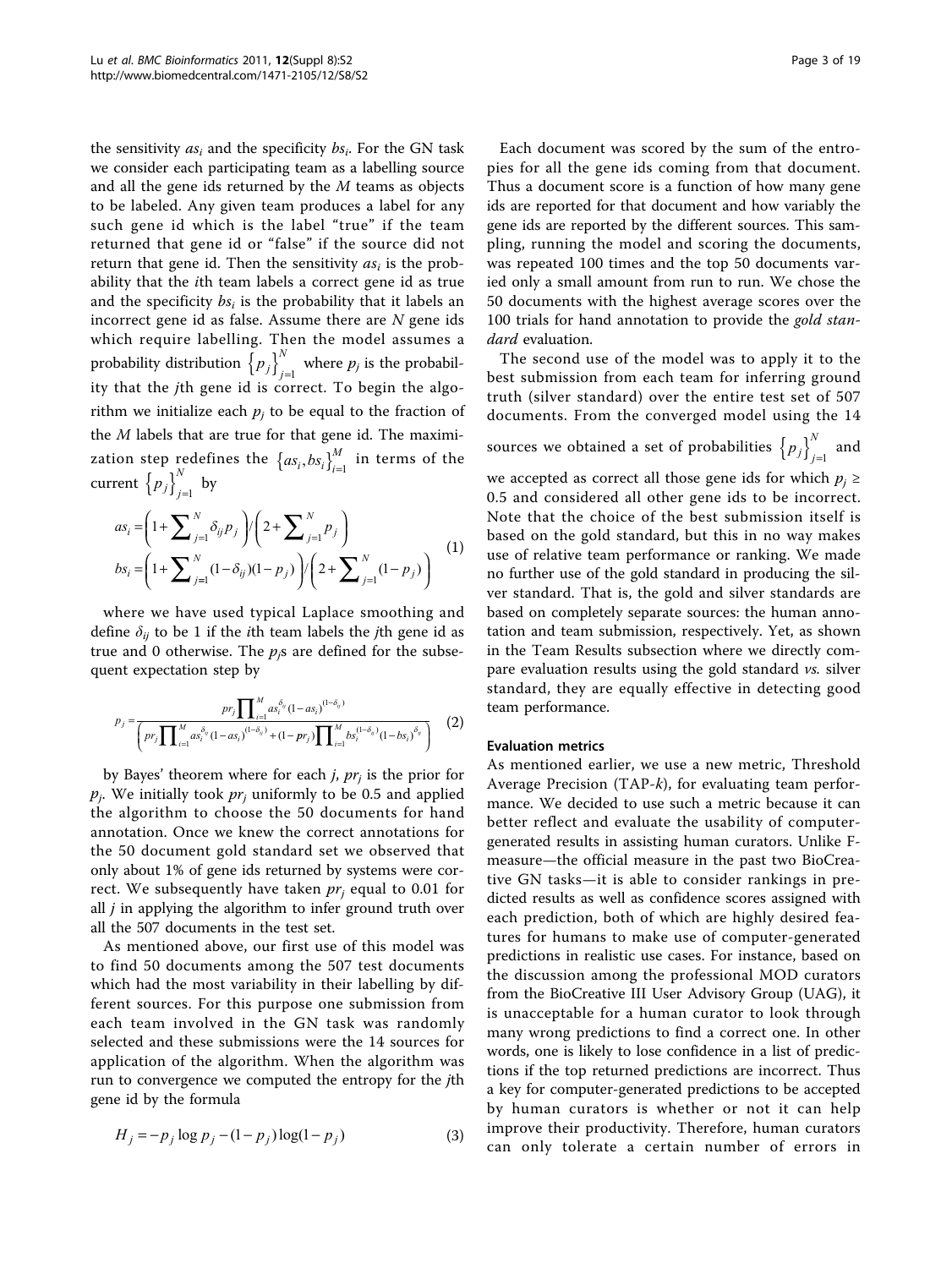<span id="page-3-0"></span>computer-generated predictions because inspecting erroneous predictions would only slow them down otherwise. Although the level of tolerance varies between individuals, it is common for them to stop inspecting prediction results after encountering about 5 errors in most cases. Furthermore, it was also agreed by the UAG members that the confidence score associated with each prediction is useful when reviewing predictions.

For this purpose, there have been efforts to take ranking into consideration when evaluating prediction results. One suggestion was to only evaluate a fixed number of top returned results using F-measure. However, in reality it is difficult to decide the cut-off position because different documents can have widely differing numbers of genes. Another approach was used in BioCreative II.5 where the organizers adopted the area under the interpolated precision / recall curve (AUC iP/R). However this measure rewards recall because even low-ranked results can contribute to the overall AUC iP/R score. Therefore, teams were incentivized to provide as many right answers as possible even if they were low ranked, which is generally not acceptable for human use. Our response to these problems has been to propose the Threshold Average Precision (TAP-k) metric, as developed by Carroll et al. [[5\]](#page-17-0). TAP-k is a derivative of Mean Average Precision a commonly used metric for evaluating retrieval efficacy in the field of information—with a threshold determined by the first  $k$  errors in a ranked list. TAP- $k$ is able to measure ranking, reflect the user tolerance of prediction errors (false positives), as well as make use of confidence scores. Below we show how TAP-k is computed.

For a single query the average precision  $(AP)$  is computed by summing the precision at each rank that contains a true positive item and then dividing this sum by the number of positives  $(P)$  for that query. If the retrieval system assigns to each retrieved item a score and the retrieved items are ranked in decreasing order of score, then it may be useful to cut off the retrieval at some fixed score level  $x$ . We can compute the average precision with cutoff x  $(APC<sub>x</sub>)$ . This is the sum of the precision at each rank with a true positive item and a score  $\Rightarrow$  = x, divided by the total number of positives for the query. Finally, suppose that  $y > x$  and further suppose there are no true positive items in the sum for  $APC<sub>x</sub>$ that are below y. Then  $APC<sub>y</sub>=APC<sub>x</sub>$ . But clearly it would make more sense to choose the cutoff  $y$  than the cutoff x. To distinguish between these two cases one defines the average precision with cutoff  $x$  and terminal penalty ( $APCP<sub>x</sub>$ ). Let  $P<sub>x</sub>$  be the precision at the last rank with score  $\geq$  and let P be the total number of positives. Then define

$$
APCP_x = \frac{P * APC_x + 1 * P_x}{P + 1}.
$$
 (4)

 $APCP<sub>x</sub>$  is just the weighted average of  $APC<sub>x</sub>$  and  $P<sub>x</sub>$ with most of the weight applied to  $APC<sub>x</sub>$ , but  $P<sub>x</sub>$  supplying the terminal penalty. In our hypothetical case  $P_{\gamma}$  will be greater than  $P_x$  so that  $APCP_y$  is also greater than  $APCP<sub>x</sub>$  and the score rewards the better choice of cutoff or equally, penalizes the poorer choice. Whereas MAP is the average of  $AP$  over all the queries,  $TAP-k$  is the average of  $APCP_x$  over all the queries where x is chosen as the largest score that produces a median of  $k$  false positive retrievals over all the queries. The median is used here instead of the mean because it is more robust against noise and outliers.

We refer interested readers to see Additional file [2](#page-16-0) and the original publication [[5](#page-17-0)] for more detailed description and some examples of the TAP-k metric. In the evaluation of the GN task, we used three values of k: 5, 10 and 20 to reflect different human tolerance of prediction errors.

#### Results

#### GN annotation data

As shown in Table 1, the mean and median numbers of annotated genes per article in Set 1 are significantly lower than those in Set 2, while remaining relatively close to their counterparts in Set 3. This comparison suggests that the 50 selected articles are not representative of the articles in the training set. Instead, the entire test set seems akin to the 32-article training set in this respect.

Table [2](#page-4-0) shows that there are many different species involved in this year's GN task, which suggests that species identification and disambiguation may be critical in the process of finding the correct gene ids. We also show that the distributions of species among the genes in the three data sets are not the same. This indeed reflects the method of selecting the articles for training and evaluation: with some prior knowledge of a papers' species information, we were able to select the 32 articles as the training set to match the domain expertise of

Table 1 Statistics of annotated gene ids in the different data sets.

| Set Description                                        |                  |        |    | Min Max Mean Median | St.<br>dev. |
|--------------------------------------------------------|------------------|--------|----|---------------------|-------------|
| Training Set (32 articles)                             | 4                | 147    | 19 | 14                  | 24          |
| 2 Test Set (50 articles – gold<br>standard)            | $\left( \right)$ | 375 33 |    | 19                  | 63          |
| Test Set (507 articles $-$ silver $0$ 375<br>standard) |                  |        | 18 | 12                  | -27         |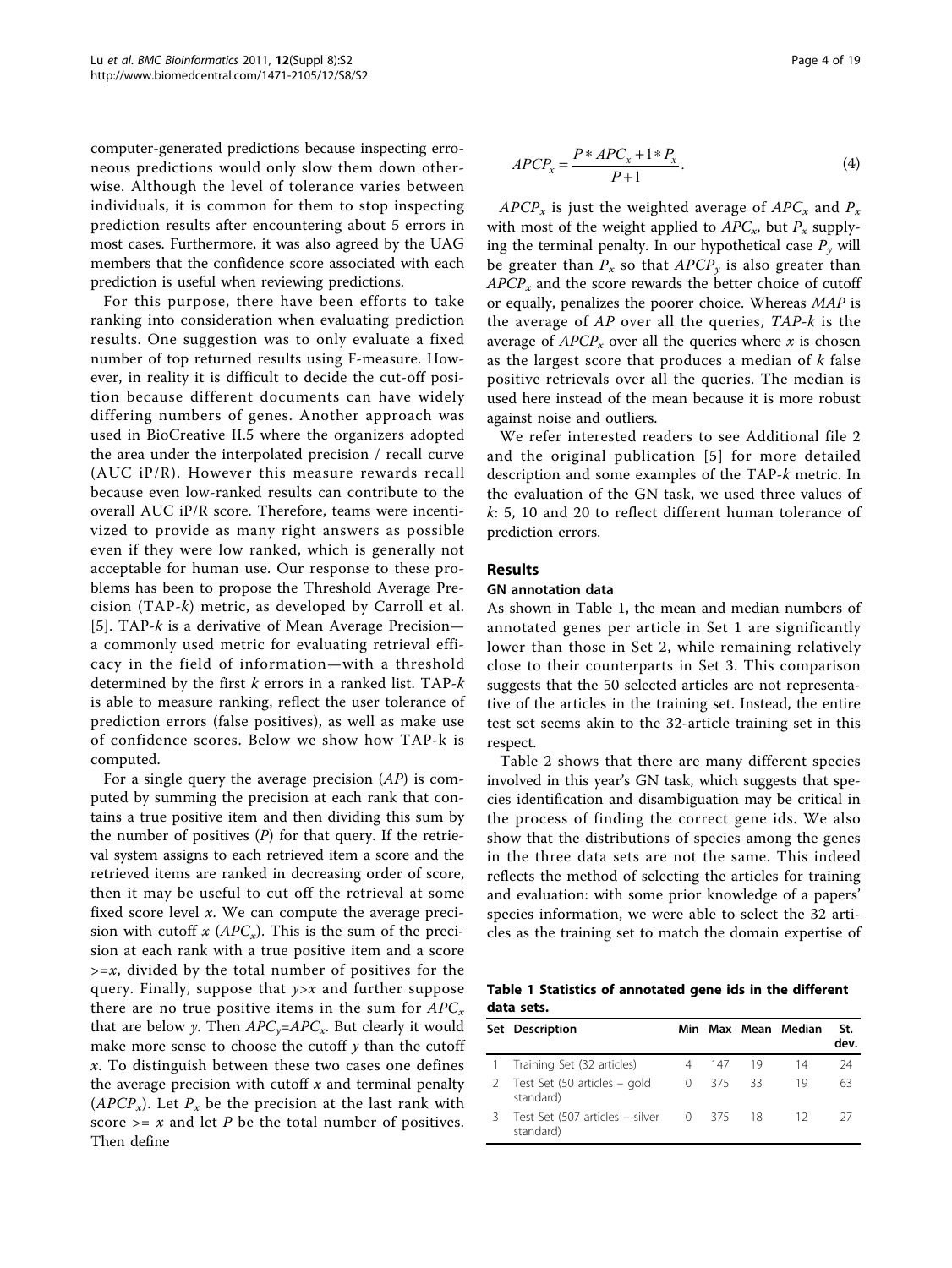| #              | Training Set (32 articles) | Test Set (50 articles)     | Test Set (507 articles)   |
|----------------|----------------------------|----------------------------|---------------------------|
|                | S. cereviaiae (27%)        | Enterobacter sp. 638 (23%) | H. Sapiens (42%)          |
| 2              | H. sapiens (20%)           | M. musculus (14%)          | M. musulus (24%)          |
| 3              | M. musculus (12%)          | H. Sapiens (11%)           | D. melanogaster (6%)      |
| $\overline{4}$ | D. melanogaster (10%)      | S. pneumoniae TIGR4 (9%)   | S. cerevisiae S228c (6%)  |
| 5              | D. rerio (7%)              | S. scrofa (5%)             | Enterobacter sp. 638 (4%) |
| 6              | A. thaliana (5%)           | M. oryzae 70-15 (4%)       | R. norvegicus (4%)        |
| 7              | C. elegans (3%)            | D. melanogaster (4%)       | A. thaliana (2%)          |
| 8              | X. laevis (3%)             | R. norvegicus (3%)         | C. elegans (2%)           |
| 9              | R. norvegicus (2%)         | S. cerevisiae S228c(2%)    | S. pneumoniae TIGR4 (2%)  |
| 10             | G. gallus (2%)             | E. histolytica HM-1 (2%)   | S. scrofa (1%)            |
| $11+$          | Other 18 species (9%)      | Other 65 species (23%)     | Other 91 species (7%)     |

<span id="page-4-0"></span>Table 2 Statistics of species distribution in the different data sets.

those invited professional MOD curators in order to obtain best possible human annotations. On the other hand, the articles in the test set were selected without regard to species as none was annotated prior to the evaluation. In addition to recognizing various species in free text, participating systems also needed to properly link them to the corresponding gene mentions in the articles. As shown in Figure 1 most articles (over 70%) in our data sets contain more than one species mention. In fact, it is not uncommon to see 5 or more species in an article. In cases where more than one species is

found in an article, it can be challenging for systems to associate a gene mention with its correct species.

# Team results

Each team was allowed to submit up to 3 runs. Overall, we received a total of 37 runs from 14 teams. One team withdrew their late submission (one run) before the results were returned to the teams. Thus, per their request we do not report their system performance in the tables below. Nevertheless we included their withdrawn run when selecting 50 articles and computing the



articles in the test set, respectively.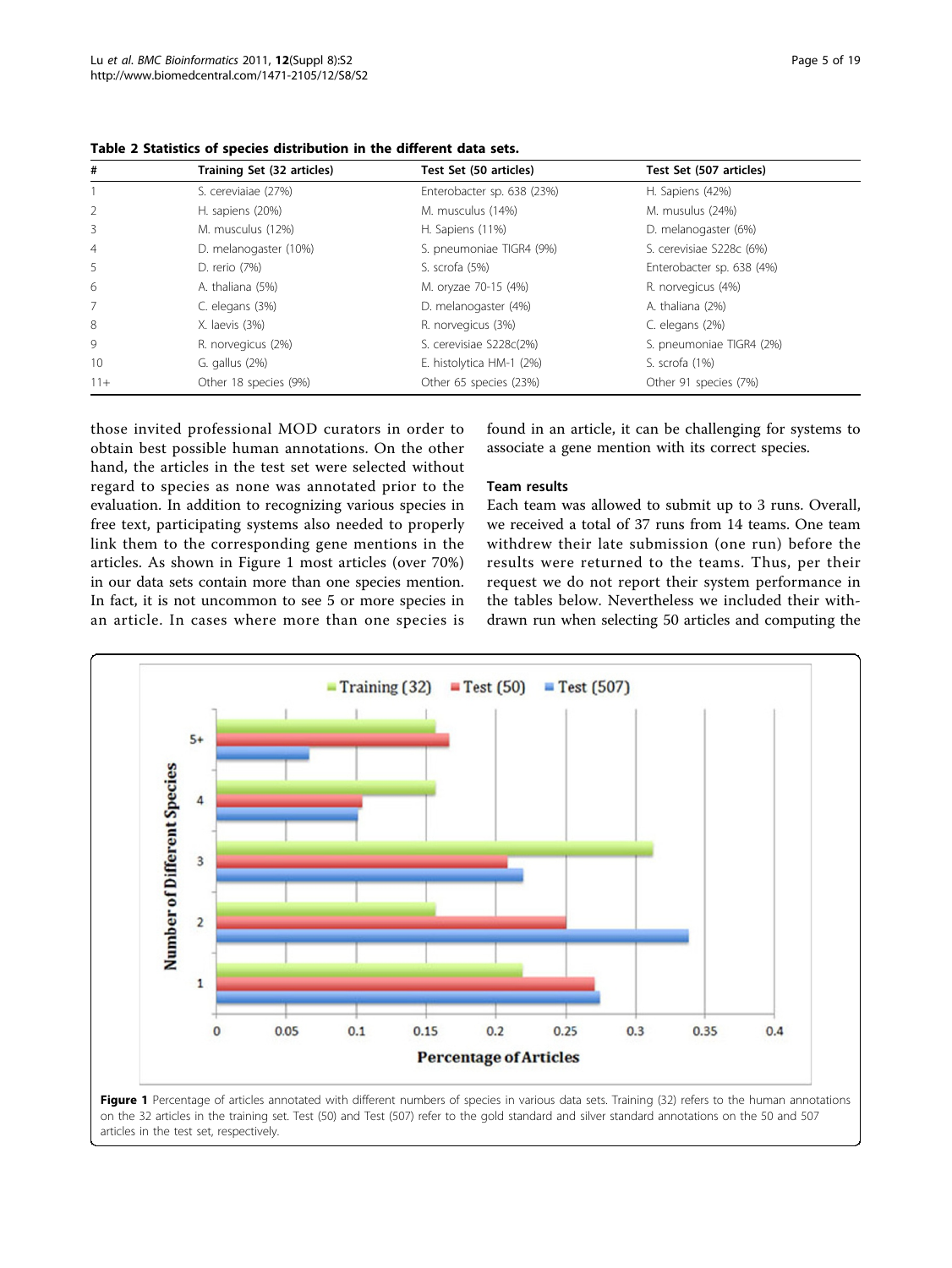<span id="page-5-0"></span>silver standard by our EM algorithm, as we believe more team submission data are preferable in this case.

We assessed each submitted run by comparing it against the gold standard, and report their corresponding TAP scores ( $k = 5$ , 10, and 20) in Table 3. As highlighted in the table, the two runs from team 83 (T83\_R1 and T83\_R3) achieved highest TAP scores when evaluated on the gold standard. The second best results were submitted by Team 98 (T98\_R3). However, we did not find a statistically significant difference between the results of the two teams (T83 and T98) when comparing

Table 3 Team evaluation results on the gold standard annotations of 50 documents. Results are sorted by team numbers. All gold standard annotations were provided directly by humans.

| Team_Run | TAP $(K=5)$ | TAP (K=10) | TAP (K=20) |
|----------|-------------|------------|------------|
| T63_R1   | 0.0340      | 0.0488     | 0.0725     |
| T63_R2   | 0.0296      | 0.0458     | 0.0643     |
| T65_R1   | 0.0714      | 0.0986     | 0.1048     |
| T65_R2   | 0.0915      | 0.1097     | 0.1183     |
| T68_R1   | 0.1621      | 0.1876     | 0.2049     |
| T68_R2   | 0.1285      | 0.1460     | 0.1782     |
| T70_R1   | 0.0566      | 0.0566     | 0.0566     |
| T70_R2   | 0.0622      | 0.0622     | 0.0622     |
| T70_R3   | 0.0718      | 0.0718     | 0.0718     |
| T74_R1   | 0.2137      | 0.2509     | 0.2509     |
| T74_R2   | 0.2083      | 0.2480     | 0.2480     |
| T74_R3   | 0.2099      | 0.2495     | 0.2495     |
| T78_R1   | 0.0584      | 0.0741     | 0.1129     |
| T78_R2   | 0.0847      | 0.1202     | 0.1706     |
| T78_R3   | 0.0847      | 0.1128     | 0.1426     |
| T80_R1   | 0.1084      | 0.1581     | 0.1646     |
| T80_R2   | 0.0382      | 0.0516     | 0.0588     |
| T80_R3   | 0.0329      | 0.0437     | 0.0521     |
| T83_R1   | 0.3254      | 0.3538     | 0.3535     |
| T83_R2   | 0.3216      | 0.3435     | 0.3435     |
| T83_R3   | 0.3297      | 0.3514     | 0.3514     |
| T89_R1   | 0.1205      | 0.1205     | 0.1363     |
| T89_R2   | 0.1553      | 0.1553     | 0.1652     |
| T89_R3   | 0.1295      | 0.1548     | 0.1548     |
| T93_R1   | 0.1651      | 0.1902     | 0.2075     |
| T93_R2   | 0.1560      | 0.1858     | 0.2062     |
| T93_R3   | 0.1662      | 0.1916     | 0.2096     |
| T97_R1   | 0.0727      | 0.0939     | 0.1026     |
| T97_R2   | 0.0649      | 0.0872     | 0.0974     |
| T97_R3   | 0.0727      | 0.0939     | 0.1026     |
| T98_R1   | 0.2835      | 0.3012     | 0.3103     |
| T98_R2   | 0.2909      | 0.3079     | 0.3087     |
| T98_R3   | 0.3013      | 0.3183     | 0.3303     |
| T101_R1  | 0.1896      | 0.2288     | 0.2385     |
| T101_R2  | 0.1672      | 0.2150     | 0.2418     |
| T101_R3  | 0.1812      | 0.2141     | 0.2425     |

their respective best runs (with different values of  $k$ ) based on the Wilcoxon signed rank test.

To assess the quality of the silver standard, we first show in Table [4](#page-6-0) the results of team submissions against the silver standard on the same set of 50 selected articles in order to provide a direct comparison. It is important to note that although the same 50 articles were used again in Table [4](#page-6-0), their annotations are completely independent of the human annotations (i.e. gold standard) used in Table 3. Instead, they are simply part of the silver standard annotations obtained through the EM algorithm (see details in the Method Section). In addition, we also show in Table [4](#page-6-0) the evaluation results of using the silver standard over all 507 articles. We expect to see some difference in TAP-k results when using silver standard with different numbers of test articles. Although the two best runs from Team 83 in Table 3 are still among the ones with the highest TAP scores, they no longer are the best runs. Instead, the top positions are replaced by T74\_R3 and T98\_R3, respectively.

# **Discussion**

# Overall team results

As shown in Table 3, TAP-k scores vary significantly between team submissions, ranging from 0.3297 to 0.0296 for  $k=5$ . This demonstrates that the gold standard annotations of the 50 documents are capable of comparing and ranking team submissions, which indicates that the use of the proposed EM algorithm is successful in choosing a useful subset of documents (50 in this case) when it is not feasible to obtain human annotations on the entire test set for evaluation purposes. With regard to the causes for teams to produce the most divergent results on these 50 documents, we analysed and reported the number of annotated gene ids (Table [1\)](#page-3-0), species distribution (Table [2](#page-4-0)) and percentage of articles with different number of species (Figure [1](#page-4-0)). We believe it is the combination of all these factors that led to the most variable results.

Overall, the results in Tables 3 and [4](#page-6-0) suggest that this year's GN task is more challenging compared to the past BioCreative GN tasks. The highest TAP-k scores on the gold standard were 0.3297 ( $k=5$ ), 0.3538 ( $k=10$ ), and 0.3535 ( $k=20$ ), in two different runs submitted by the same team. To more directly compare GN 2010 team results against the ones in the past, we computed the best break-even point, a single value where precision becomes equal to recall, on team submissions and compared it to the best F values obtained in BioCreative I and II. The maximal break-even points are 0.41 and 0.50 on the gold and silver standard, respectively. In comparison, the best-reported F-measures on GN tasks in the BioCreative I and II range between 0.79 and 0.92,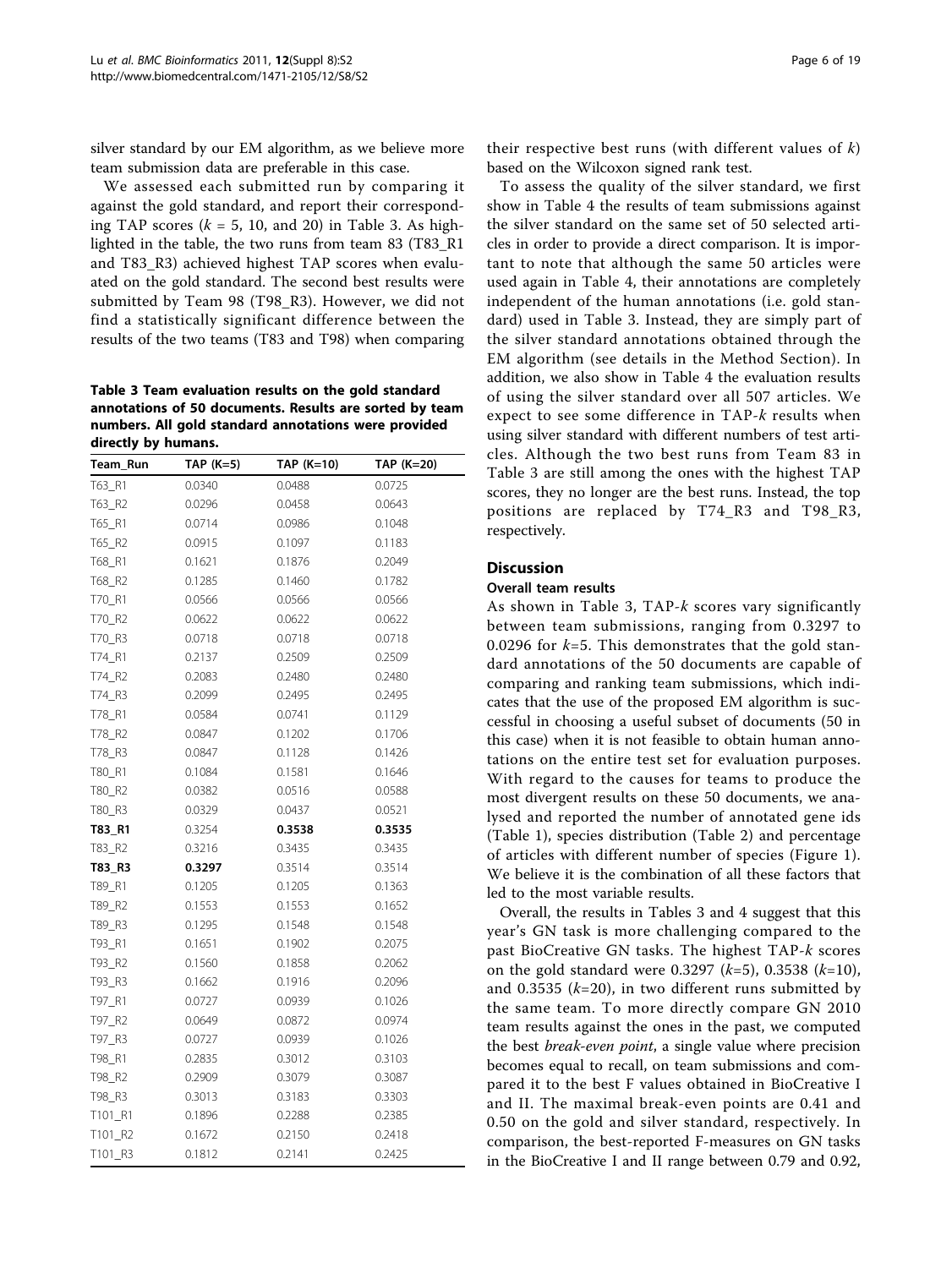| Team_Runs |             | Using silver standard (50 selected articles) | Using silver standard (All 507 articles) |               |                  |                |
|-----------|-------------|----------------------------------------------|------------------------------------------|---------------|------------------|----------------|
|           | TAP $(K=5)$ | <b>TAP K=10</b>                              | TAP (K=20)                               | TAP $(K = 5)$ | TAP ( $K = 10$ ) | TAP $(K = 20)$ |
| T63_R1    | 0.0504      | 0.1059                                       | 0.1438                                   | 0.1584        | 0.1961           | 0.1980         |
| T63_R2    | 0.0393      | 0.0998                                       | 0.1355                                   | 0.1415        | 0.1890           | 0.1982         |
| T65_R1    | 0.1039      | 0.1302                                       | 0.1532                                   | 0.1549        | 0.1818           | 0.2030         |
| T65_R2    | 0.1133      | 0.1360                                       | 0.1581                                   | 0.1573        | 0.1868           | 0.2097         |
| T68_R1    | 0.2282      | 0.2768                                       | 0.3221                                   | 0.3614        | 0.3787           | 0.3753         |
| T68_R2    | 0.2136      | 0.2978                                       | 0.2978                                   | 0.3468        | 0.3641           | 0.3608         |
| T70_R1    | 0.0130      | 0.0130                                       | 0.0130                                   | 0.1227        | 0.1227           | 0.1227         |
| T70_R2    | 0.0166      | 0.0166                                       | 0.0166                                   | 0.1323        | 0.1323           | 0.1323         |
| T70_R3    | 0.0560      | 0.0560                                       | 0.0560                                   | 0.1579        | 0.1579           | 0.1579         |
| T74_R1    | 0.3820      | 0.3820                                       | 0.3820                                   | 0.4873        | 0.4873           | 0.4873         |
| T74_R2    | 0.3855      | 0.3855                                       | 0.3855                                   | 0.4871        | 0.4871           | 0.4871         |
| T74_R3    | 0.3890      | 0.3890                                       | 0.3890                                   | 0.4916        | 0.4916           | 0.4916         |
| T78_R1    | 0.0552      | 0.0786                                       | 0.1152                                   | 0.1237        | 0.1529           | 0.1900         |
| T78_R2    | 0.1058      | 0.1592                                       | 0.2166                                   | 0.2561        | 0.2751           | 0.2751         |
| T78_R3    | 0.0979      | 0.1440                                       | 0.1997                                   | 0.2273        | 0.2765           | 0.2872         |
| T80_R1    | 0.2579      | 0.2840                                       | 0.2840                                   | 0.4056        | 0.4056           | 0.4056         |
| T80_R2    | 0.0716      | 0.1150                                       | 0.1220                                   | 0.2281        | 0.2281           | 0.2281         |
| T80_R3    | 0.0792      | 0.1269                                       | 0.1329                                   | 0.2332        | 0.2397           | 0.2397         |
| T83_R1    | 0.3567      | 0.3600                                       | 0.3600                                   | 0.4591        | 0.4591           | 0.4591         |
| T83_R2    | 0.3291      | 0.3291                                       | 0.3291                                   | 0.4323        | 0.4323           | 0.4323         |
| T83_R3    | 0.3382      | 0.3382                                       | 0.3382                                   | 0.4327        | 0.4327           | 0.4327         |
| T89_R1    | 0.1767      | 0.2251                                       | 0.2251                                   | 0.2783        | 0.3111           | 0.3111         |
| T89_R2    | 0.2161      | 0.2617                                       | 0.2992                                   | 0.2721        | 0.3057           | 0.3057         |
| T89_R3    | 0.2091      | 0.2091                                       | 0.2091                                   | 0.2977        | 0.2977           | 0.2977         |
| T93_R1    | 0.2614      | 0.3093                                       | 0.3093                                   | 0.4039        | 0.4039           | 0.4039         |
| T93_R2    | 0.2101      | 0.2625                                       | 0.2966                                   | 0.3709        | 0.3820           | 0.3820         |
| T93_R3    | 0.2553      | 0.3048                                       | 0.3048                                   | 0.4061        | 0.4061           | 0.4061         |
| T97_R1    | 0.1094      | 0.1317                                       | 0.1566                                   | 0.1396        | 0.1676           | 0.1918         |
| T97_R2    | 0.0858      | 0.1133                                       | 0.1352                                   | 0.1344        | 0.1601           | 0.1829         |
| T97_R3    | 0.1094      | 0.1317                                       | 0.1566                                   | 0.1396        | 0.1676           | 0.1918         |
| T98_R1    | 0.3343      | 0.3535                                       | 0.3629                                   | 0.3818        | 0.3899           | 0.3875         |
| T98_R2    | 0.3354      | 0.3543                                       | 0.3634                                   | 0.3790        | 0.3878           | 0.3868         |
| T98_R3    | 0.3710      | 0.4116                                       | 0.4672                                   | 0.4086        | 0.4511           | 0.4648         |
| T101_R1   | 0.3590      | 0.3859                                       | 0.3859                                   | 0.4289        | 0.4289           | 0.4289         |
| T101_R2   | 0.3239      | 0.3945                                       | 0.4132                                   | 0.4294        | 0.4408           | 0.4408         |
| T101_R3   | 0.3258      | 0.4109                                       | 0.4109                                   | 0.4536        | 0.4536           | 0.4536         |

<span id="page-6-0"></span>Table 4 Team evaluation results on the 50 and 507 articles using the silver standard annotations. Results are sorted by team numbers. All silver standard annotations were derived by the EM algorithm applied to team submissions over the full set of 507 test articles. The silver-standard annotations of the 50 selected articles (columns 2-4) are taken from the silver-standard annotations obtained on the 507 articles.

depending on the target species in question. Lower overall performance in BioCreative III can be attributed to the complexity of full text processing and species identification [[15,16](#page-17-0)].

#### Quality of silver standard

The development of a silver standard serves two purposes in this work. First, it enabled us to investigate how feasible it is to use a silver standard in comparing team performance compared to the use of a gold standard. As we compare team results on the same set of 50 documents using gold vs. silver standard in Table [3](#page-5-0) and 4 (columns 2 to 4), we see that relative rankings tend to be largely preserved and the two sets of scores are highly correlated (Pearson correlation coefficient r = 0.82, 0.87, 0.89 for k=5, 10, and 20 respectively) in this comparison. For instance, teams 83, 74, 98 and 101 consistently remain as the top tier group in both evaluations. This provides some justification for the silver standard and suggests that we could use this EM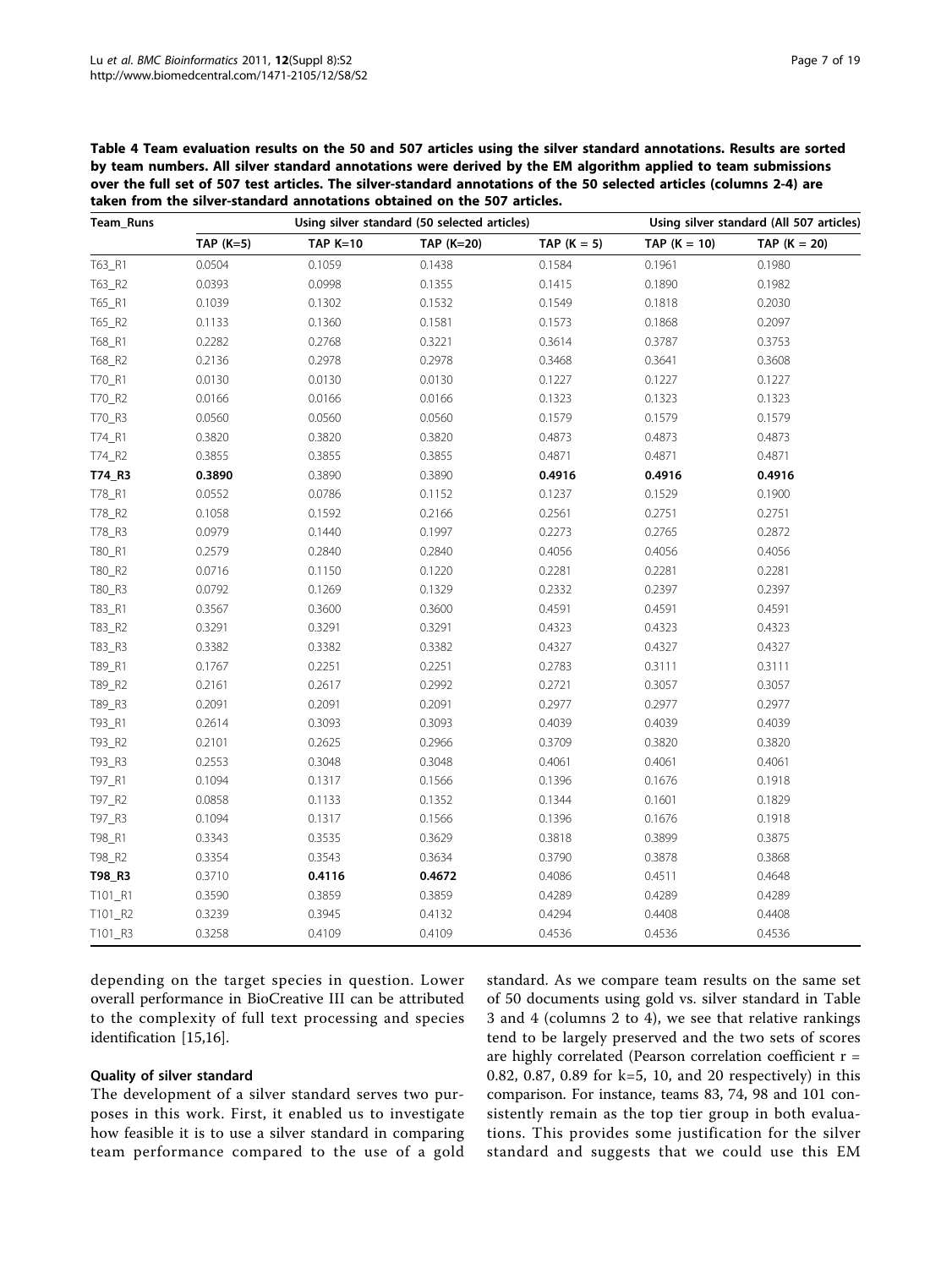algorithm approach to detect relative performance differences without any human annotations. It is noted that TAP scores are consistently higher when evaluated on the silver standard compared to the gold standard and that individual team rankings may be slightly affected. For instance, as mentioned earlier the best performing run was T83\_R3 using the gold standard but T74\_R3 using the silver standard.

Second, in addition to the evaluation results on the subset of 50 documents, the silver standard allowed us to assess or estimate team performance on the entire set of test articles without having human annotations for all articles. As can be seen, TAP-k scores in Table [4](#page-6-0) show that overall team performance is lower on the 50 articles (columns 2 to 4) than on the entire set of 507 articles (columns 5 to 7). The reasons for this are two fold. First, the 50 articles are the more difficult ones for gene normalization and this supports our rationale for choosing them to compare team performance. As mentioned above, by comparing the gold and silver results for the 50 in Tables [3](#page-5-0) and [4](#page-6-0) (columns 2 to 4), we can see that team results are always higher when evaluated using the silver standard. Taken together, this suggests that the true TAP-k scores on the entire test set should be slightly lower than what is currently reported using the silver standard in Table [4](#page-6-0) (columns 2 to 7), but higher than those in Table [3](#page-5-0).

As mentioned earlier, the only way the gold standard is used in obtaining the silver standard is that we selected from each team their submission which performed best on the gold standard and then we used these team submissions to derive the silver standard. We did this with the idea that the best performing submissions on the gold standard would arguably give the best silver standard. This seems to us a necessary thing to do (why would we choose a submission that performed at a lesser level to represent a team?). But note that we did not determine nor use the team rankings on the gold standard in this step. Once we have these submissions the process of determining the silver standard was carried out without use of any information about the gold-standard human annotations. They did not enter the calculation or have any influence on how the different submissions were weighted in the EM algorithm. This is contrary to a possible concern that there is a dependency or correlation between the gold and silver standards artificially introduced by the EM algorithm. Actually, the gold and silver standards are fundamentally different because of the distinct mechanisms of how they were produced as well as how the EM algorithm was used in the process: the gold standard is human annotation of the 50 articles that were chosen by the EM algorithm with the least agreement between teams. On the contrary, the silver standard produced by

the EM algorithm depends on agreements and is most influenced by the data where agreement between different teams is high.

The way we produced the silver standard by the EM algorithm is much like majority voting in that a label is more likely to be correct if returned from more independent sources, but it also depends also on weighting the votes by how much a particular team submission agrees with the others in the process. Thus the evaluation on the silver standard representing a team will be ranked by how much it agrees with the other submissions over the whole set of 507 test articles. Because of this, one may argue that such an evaluation approach favors methods that agree more with the norm and that it penalizes correct but deviant results. As a result, such an evaluation approach may hinder innovation rather than foster it. We would like to point out that the validity of the approach depends on the independence of the annotations produced by the different methods and not on whether one or more of the annotation methods is especially innovative. A superior method may produce annotations not produced by any other method, but if the methods are independent it will still agree more with the other methods than they do among themselves and it will likely achieve a higher rating. Independence is a common assumption that is seldom strictly satisfied, but it is often close enough to true that methods based on it are found to work well in practice. A notable example is the independence assumption that underlies the naive Bayesian classifier. It is generally agreed that this assumption is only an approximation, but it frequently works quite well [[17,18](#page-17-0)]. Additionally, we refer our readers to known evidence from the machine learning literature where methods like ours have been shown successful in polling true labels for a number of similar tasks including the Amazon Turk task [[6](#page-17-0),[10\]](#page-17-0) and are generally robust to both noisy and adversarial labelers [[6,7](#page-17-0),[9](#page-17-0)]. Indeed, our own experiments here also confirmed this conclusion, as we found that the ratings by the two methods of evaluation (gold and silver standards) are significantly correlated. How do we explain this? We are not surprised and make the claim that good systems produce correct answers more than poor systems and so they tend to agree more with other systems than poor systems and get ranked higher by the silver standard. Likewise good systems tend to get the correct answers more and so tend to agree with the human gold standard more and so get ranked higher.

Further evidence for this view comes from a direct comparison of the silver standard with gold standard annotations. Of the 507 test documents, 120 have received partial annotations by the National Library of Medicine (NLM) indexers post-challenge and these annotations mark 179 gene ids as positive and 135 of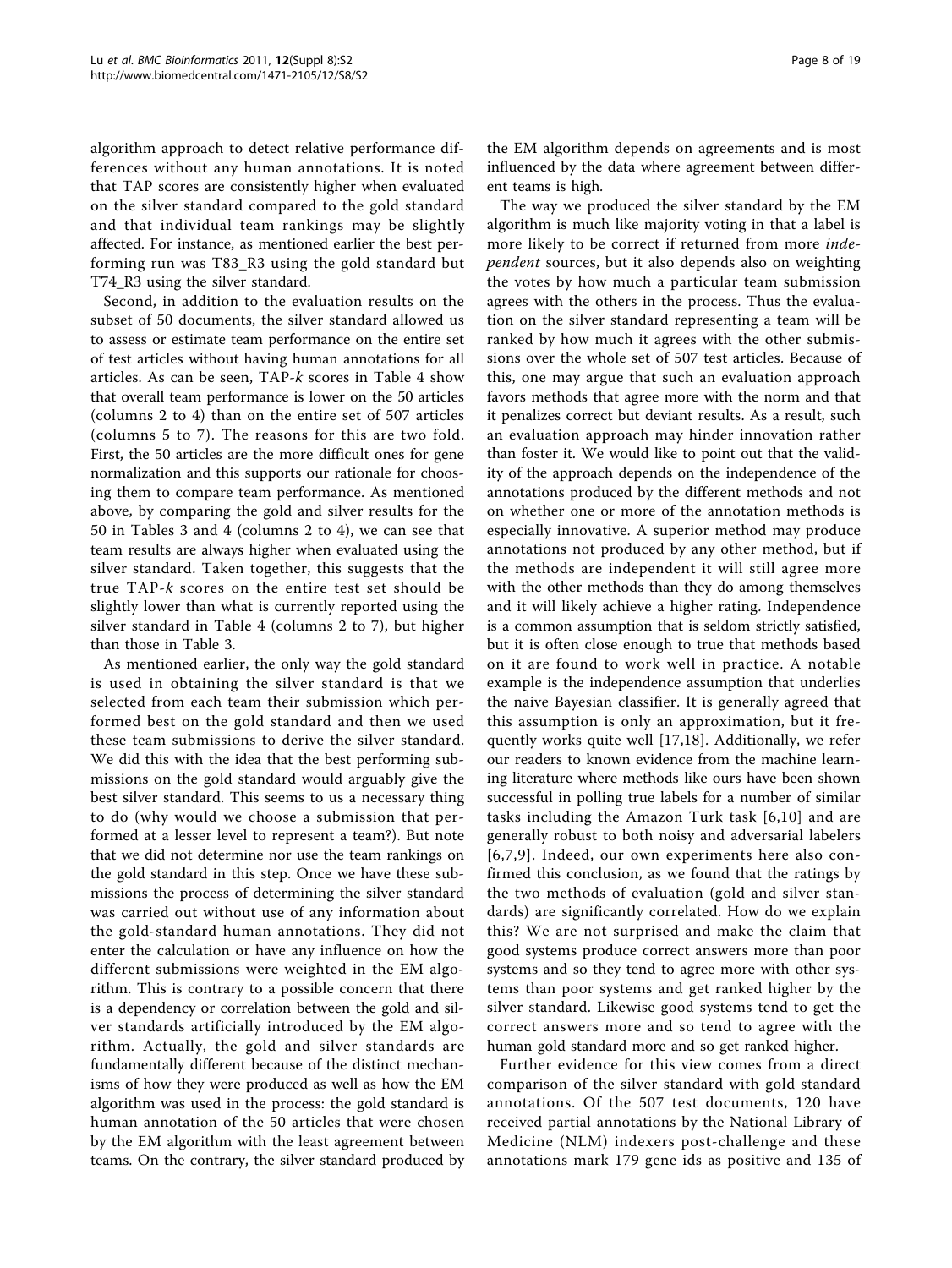these are annotated as positive by the silver standard for a recall of 75%. Since the NLM annotations are only partial a precision figure cannot be estimated. For the 50 document gold standard only 48 documents have actual gene ids annotated. On these 48 documents the gold standard marks 1667 gene ids positive and the silver standard 1813 and the overlap is 528 for a recall of 32%, a precision of 29% and an F1 of 30%. These results suggest that the 48 document gold standard annotations are more difficult than the gold standard NLM annotations (which are generally restricted to genes central to a paper), but otherwise are consistent with the view that the silver standard is a reasonable estimate of what the gold standard annotations for a document should be. However, these results also suggest a limitation of the silver standard as it seems unlikely the silver standard is of sufficient quality to provide training data on which to base further system development and improved system performance.

### Combined performance

To test the hypothesis that combined team results can achieve better performance than the best results of a single system, as demonstrated in past BioCreative challenges [[1](#page-17-0),[19,20](#page-17-0)], we built a composite system using machine learning, based on the best run submitted by each team. We experimented with various numbers of features as follows. In our first design, we represented each gene in team output by a vector of 14 binary features which correspond to its presence or absence in 14 team outputs. That is, the value of a feature  $i$  for gene G is one if G is predicted by Team i; zero otherwise. In addition to using the presence and absence of a gene prediction, we created new features to take advantage of predicted confidence scores in team output. Specifically, we add  $N$  features for each of the 14 binary features by stratifying each team's predicted scores (level of confidence) into N groups from low to high. Two values of N (5 and 10) were examined separately.

Leave-one-out cross validation was conducted on the 50 articles with the gold standard annotations. That is, we train a classifier with 49 articles and test it on the remaining one article. In training, each predicted gene was labelled as a positive instance if found in gold standard annotations; negative otherwise. For testing, we used the predicted scores from our learner, an SVM like classifier with modified Huber loss function [[21](#page-17-0)], to rank the genes for TAP-k scoring.

As shown in Table 5, the composite system achieves higher performance than the best results from any single team. Moreover, confidence scores in the predicted results are shown to be useful for further boosting performance. Comparing the numbers in the table below, we can see a 10%, 26%, and 28% increase in

|  |  | Table 5 TAP scores of machine learning experiments in |  |
|--|--|-------------------------------------------------------|--|
|  |  | combining team submissions in the composite system.   |  |

| <b>Systems</b>                                            |        | TAP-5 TAP-10 TAP-20 |        |
|-----------------------------------------------------------|--------|---------------------|--------|
| Best team result                                          |        | 0.3297 0.3538       | 0.3535 |
| Composite system with 14 features $(N=0)$                 | 0.3527 | 04241               | 0.4435 |
| Composite system with 84 features ( $N=5$ )               | 0.3594 | 0.4465 0.4522       |        |
| Composite system with 154 features $(N=10)$ 0.3614 0.4318 |        |                     | 0.4454 |

performance when combining team results in TAP 5, 10, and 20, respectively.

#### Summary of team methods

Based on individual team descriptions below, we found that, in general, teams approached the GN task by the following steps:

1) Identifying gene mentions

2) Identifying species and linking such information to gene mentions

3) Retrieving a list of candidate gene ids for a given gene mention

4) Selecting gene ids through disambiguation and normalization

Overall, a hybrid use of rule-based and machine learning methods was observed in team descriptions. Heuristic rules were mostly developed and implemented in an ad-hoc and custom manner. With respect to machine learning tools, a number of existing packages were used including Classias [[22](#page-17-0)], WEKA [[23](#page-17-0)], and Mallet [[24\]](#page-17-0). Further, we examined public tools and resources that were used by different teams in the four specific steps. As can be seen in Table 6, for the critical task of identifying species, Linnaeus [[25\]](#page-17-0) seems to be the only software publicly accessible at the time. However, as mentioned by several teams (see details in team descriptions below), simply applying Linnaeus was not sufficient to address the challenge in species recognition due to the ambiguity in species names and taxonomy ids.

Table 6 Public software and resources used in the GN task.

| <b>Step</b>                          | <b>Software</b>                                                                                 | <b>Other Public Resources</b>                                                                                                        |
|--------------------------------------|-------------------------------------------------------------------------------------------------|--------------------------------------------------------------------------------------------------------------------------------------|
| 1)                                   | ABNER [26]<br>AIIAGMT [27]<br>BANNER [28]<br><b>GNAT [29]</b><br>NERsuite [30]<br>LingPipe [31] | Entrez Gene [32]<br>Gene and Protein Synonym DataBase (GPSDB)<br>[33]<br>Unified Medical Language System (UMLS) [34]<br>UniProt [35] |
| $\mathbf{2}$                         | Linnaeus [25]                                                                                   | NCBI Taxonomy<br>Cell Line Knowledge Base (CLKB) [36,37]                                                                             |
| 3) &<br>$\left( \frac{1}{2} \right)$ | <b>Fntrez Gene</b><br>[32]<br>Lucene [38]                                                       | BioThesaurus [39]<br>GeneRIF annotations<br>Gene Ontology (GO) annotations & predictions<br>[40]<br>MeSH annotations<br>OMIM records |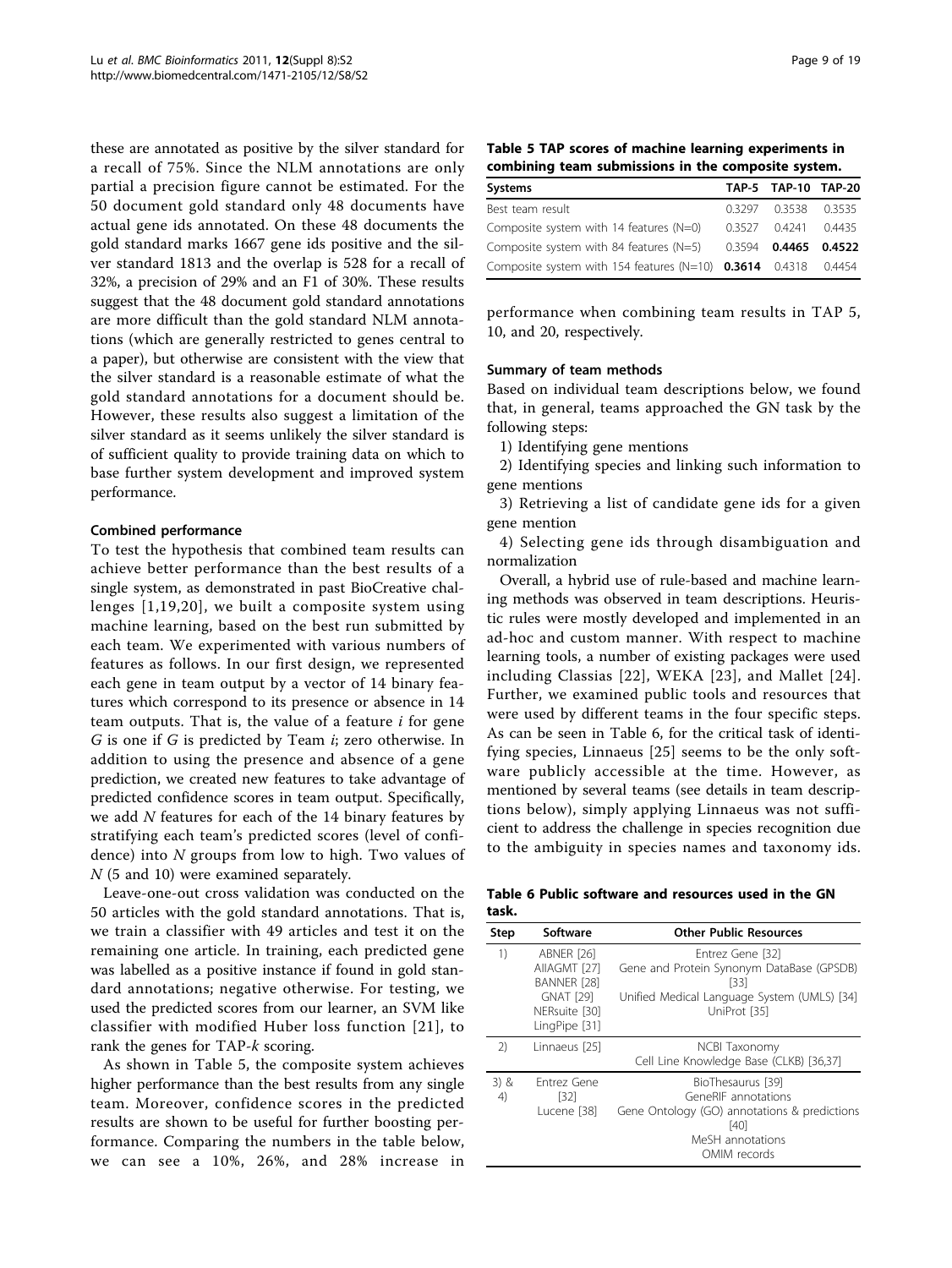Furthermore, teams noted that linking gene mentions to species is difficult because a species may not be explicitly mentioned in the surrounding text. Though certain rules were helpful [[16\]](#page-17-0), there remains much room for future improvement. Hence, results of this GN task suggest that more community-wide effort needs to be spent on inter-species gene normalization.

It is also worth noting that as a result of this challenge, a number of new GN software and Web tools have been developed and made publicly available to the research community by participating teams. For example, three top-performing teams respectively delivered GenNorm [[41\]](#page-17-0), GeneTUKit [\[42\]](#page-17-0), and IASL-IISR Gene Mention/Normalization Tool [[43](#page-17-0)].

#### Individual system descriptions

Each team agreed to contribute a brief summary of the most notable aspects of their system. The team summaries are given below ranked by the team's best performance in TAP-5 on the gold standard.

#### Team 83 (Hung-Yu Kao and Chih-Hsuan Wei)

We developed an integrated method for the cross-species gene normalization on full-text articles. The proposed method consists of three modules, i.e., gene name recognition module; species assignment module; and species-specific gene normalization module. The details of the three modules are as follows.

The first is the gene mention recognition module. In this process, we use the AIIA-GMT [[27\]](#page-17-0) system to recognize the named entities. Due to the varied naming styles of gene names in the biomedical literature, a tagged entity cannot always exactly match a gene name in the dictionary. To address this issue, post-processing techniques that applied several translation rules on specific contexts (e.g., the number type, conjunctions, enumerations) to tokenize gene names are proposed to enhance the performance of the general-purpose gene name recognition.

The second is species assignment. The collection of species name lexicons includes three lexicons: the NCBI taxonomy, Cell line list from Wikipedia and Linnaeus corpus [[25\]](#page-17-0). Synonyms of species names in the lexicon are used to detect the species name by dictionary-based matching. To handle two ambiguous cases of matching results, we devised two robust inference strategies. (1) Guaranteed inference: entities as complete names are guaranteed to indicate the Taxonomy ID and can be used to disambiguate entities, such as genus names, cell names and abbreviations, that are unguaranteed. Unguaranteed entities always occur with the guaranteed name in articles, e.g., "Arabidopsis" is accompanied by "Arabidopsis thaliana" and "HIV" by "Human immunodeficiency virus". Conversely, "HIV" can't imply "Human immunodeficiency virus" when this article does not

contain the complete species name of "HIV". (2) Inference by co-occurrence: the species sub-type can disambiguate the species name and genus name which appeared in the same sentence. For example, "mg1655" can disambiguate "E. coli" and "Escherichia" to the exact species (Taxonomy ID: 511145). Each previously identified gene entity is then to be assigned a suitable species ID. Several species ID assignment rules are applied for species assignment. The design of these rules was originated from Wang's study [[16\]](#page-17-0). Then, we added two rules in this module. The first rule is identifier extraction. If gene identifiers are mentioned in an article, these identifiers can be matched to their own species directly. The second rule is based on judging the lowercase letter of species. The first lowercase letter of the gene name could be an abbreviation of its species, such as a human gene "hZIP 2".

Lastly, the proposed species-specific gene normalization module, based on our previous work [[3\]](#page-17-0), is utilized to calculate the inference scores for candidate Entrez IDs from articles. Two inference estimations, i.e., the entity inference and the bag-of-words inference, are used to measure the inference confidence scores. The two inference estimations both applied TF-IDF based inference networks to determine the possible Entrez IDs for each article.

#### Team 98 (Minlie Huang and Jingchen Liu)

Our system has four main modules. The first module is for gene mention recognition, the second one for gene ID candidate generation, and the third one for gene ID disambiguation. In the fourth module, the system generates confidence scores for each gene ID, where the confidence score indicates the strength of the association between a gene ID and the document.

The first module has four independent NER components: (1) a component extracting the text labeled by the <itac> tag (text emphasized in italic fonts) in html codes, with species names removed; (2) a gene mention recognition module based on a CRF that was trained on the training data from the BioCreAtIvE II Gene Mention Recognition task; (3) a dictionary-based gene mention recognition module, which was compiled from Entrez Gene; (4) the ABNER system, which is an open source NER system for biomedical text. The gene mention results from different components were merged by retaining those gene mentions that come from at least two components, but the results from <itac> tag was always kept due to its high precision. The overlap of gene mentions was chosen if their boundaries are different.

The second module generated gene ID candidates for each recognized gene mention. Lucene was used to index the gene names in Entrez Gene. Each gene mention was searched with Lucene to get the top 50 gene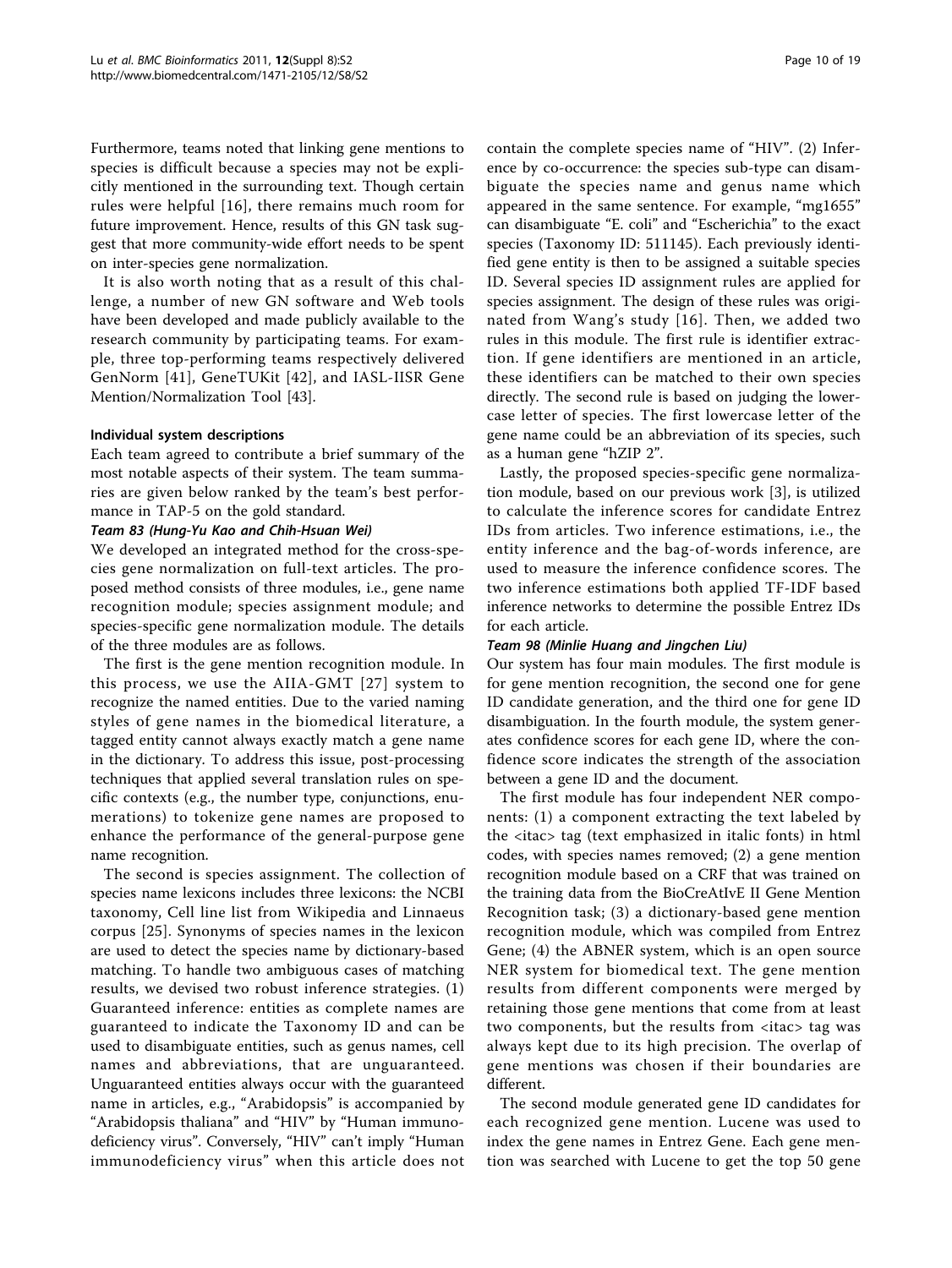IDs as its ID candidates. In both indexing and searching, the gene names from Entrez Gene and the gene mentions from text were normalized using a set of rules: (1) removing all special characters such as dashes and underscores; (2) removing stop words; (3) separating at the positions where lowercase changes to uppercase, such as 'hBCL' into 'h BCL'; (4) separating the digitals, Greek letters (alpha, beta etc.), Roman numbers from other letters; (5) converting to lowercase.

The third module ranked the ID candidates for each gene mention using a learning-to-rank algorithm. The training data was built from the 32 training articles with full annotation. For each gene mention recognized in the training article, the gene ID candidates were compared with the gold standard. If a gene ID is in the gold standard, it is marked as a positive example; otherwise negative. The detailed information for each gene was obtained from Entrez Gene, and features were extracted, including (1) species information (based on a dictionary lookup method), such as the frequency of this gene's species occurring in the full text, and whether the nearest species in the context matches its gold-standard species; (2) similarity between the gene mention and the gene's names, which was evaluated by edit distance and the score from the Lucene index engine respectively; (3) context information, such as similarity between the abbreviation or full name for the gene mention and the gene's names, whether words indicating the gene's function (death, binding, interacting etc) appear in the context. We tried to rank the correct gene ID to the top positions of the gene ID candidate list.

The last module output a list of final gene IDs and provided a confidence score for each gene ID. Two strategies were attempted to generating the output gene ID set. One was only keeping the top ID, the other was among the top 10 gene IDs for a gene mention, keep the top gene id for each species involved. Then we used a supervised classification method to decide the confidence scores for the gene IDs. The training data was built similarly as mentioned before: the system was run on the 32 fully annotated training articles until the output gene ID set was produced, then positive and negative examples were labeled according to the gold standard. Each gene ID has a set of features, including (1) the features used in the previous learning-to-rank module; (2) the information about the gene ID's gene mentions, such as their minimum word number; (3) statistical information of the gene ID in the full text, such as the number of the gene ID's gene mentions in the full text. We experimented with two models to perform the classification respectively: Logistic Regression and Support Vector Machine (SVM). We used the probability of a gene ID being positive, given by the classification model, as the gene ID's confidence score in the final output.

## Team 74 (Cheng-Ju Kuo and Chun-Nan Hsu)

Previously, gene normalization (GN) systems are mostly focused on disambiguation using contextual information. An effective gene mention tagger is deemed unnecessary because the subsequent steps will filter out false positives and high recall is sufficient. However, unlike similar tasks in the past BioCreative challenges, the BioCreative III GN task is particularly challenging because it is not species-specific. Required to process full-length articles, an ineffective gene mention tagger may produce a huge number of ambiguous false positives that overwhelm subsequent filtering steps while still missing many true positives.

We present our GN system which participated in the BioCreative III GN task. Our system applies a typical 2 stage approach to GN but features a soft tagging gene mention tagger that generates a set of overlapping gene mention variants with a nearly perfect recall. The overlapping gene mention variants increase the chance of precise match in the dictionary and alleviate the need of disambiguation. Our GN system achieved a precision of 0.9 (F-score 0.63) on the BioCreative III GN test corpus with the silver annotation of 507 articles. Its TAP-k scores are competitive to the best results among all participants. We show that despite the lack of clever disambiguation in our gene normalization system, effective soft tagging of gene mention variants can indeed contribute to performance in cross-species and full-text gene normalization.

#### Team 101 (Richard Tzong-Han Tsai and Hong-Jie Dai)

In our system, we employed a method modified from [[44\]](#page-17-0). It includes a multi-stage GN procedure and a ranking method which exploit information from different parts of a paper. Unlike abstracts, full text articles contain several sections. Each section of the paper has different characteristics which we can use to guide GN and the ranking algorithm. For example, the introduction is usually the richest section because it is here that authors first mention the genes of interest, give their full names, and often their abbreviations to be used thereafter. The least informative sections tend to be figure/table captions, which lack context information. Our multi-stage GN procedure is carried out starting from the sections with the richest context information (introduction) to those with the poorest.

Since the species in a context is unknown, all entries in the gene name dictionary must be loaded for GN. Entrez Gene, the largest and most widely used publicly available gene or gene product database, has the best coverage of names and species. However, it contains millions of names, which if all loaded for GN, may greatly slow down the GN process. We reduce ambiguity by selecting dictionary entries only from the top 22 most common species in NCBI (from 7283 species).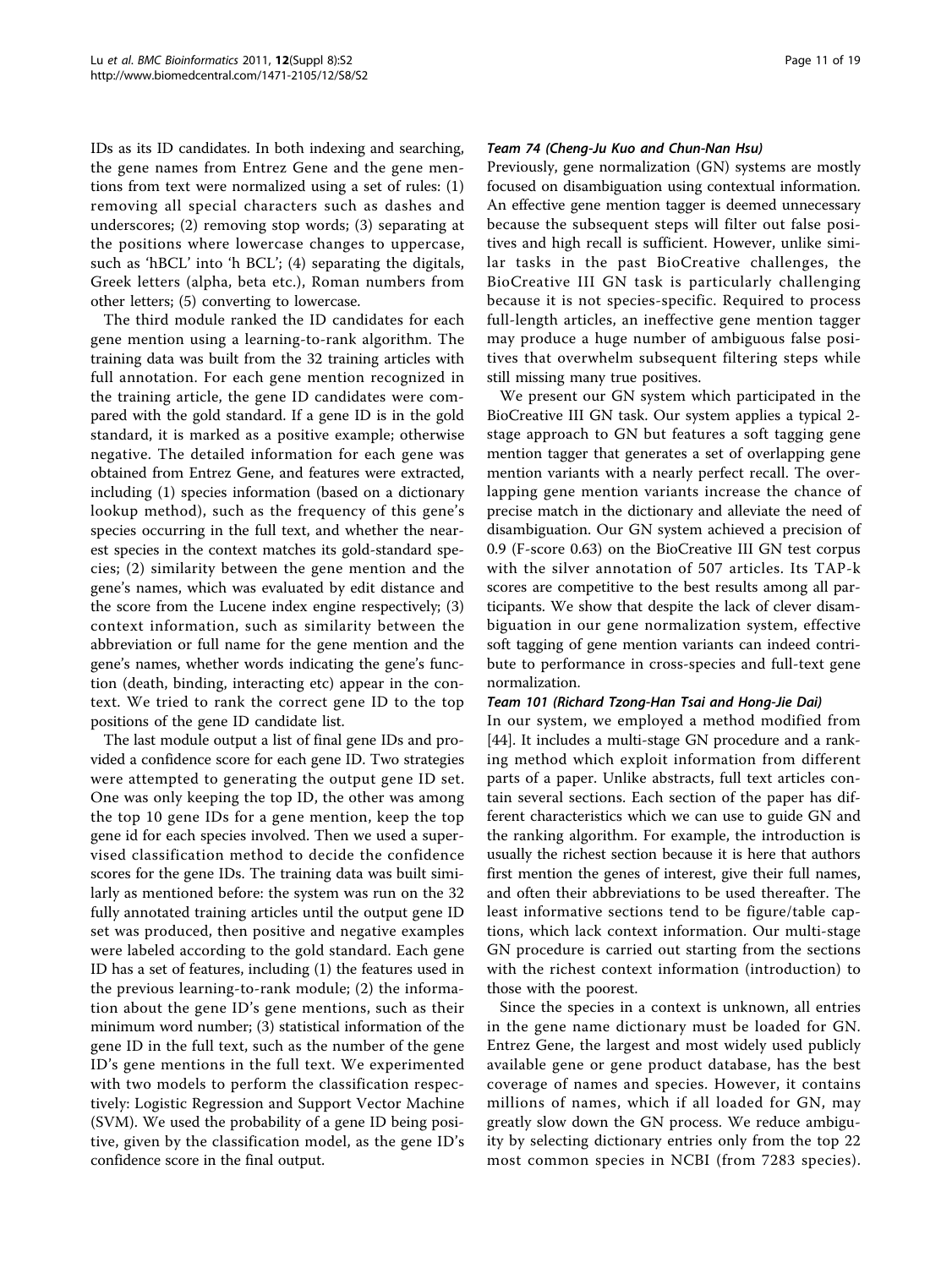Comparing the scores of our system to the average scores of the BioCreative III GN participants, our TAPk score exceeds the BioCreative III average from 24% to 70%. According to the official results, our submission consistently remains in the top tier group in all evaluations [\[45\]](#page-17-0).

### Team 93 (Naoaki Okazaki and Han-Cheol Cho)

Our system recognizes gene mentions in source articles using NERsuite [\[30](#page-17-0)] trained with the corpus of the Bio-Creative II Gene Mention Recognition task and gazetteers from UMLS [[34](#page-17-0)] and Entrez Gene. For each recognized gene mention, the system enumerates candidate gene identifiers (Gene-IDs), and computes the confidence score of each Gene-ID. Gene-IDs found in the article are ranked by the sum of the mention-level scores. The system also uses LINNAEUS [\[25\]](#page-17-0) for species mention recognition.

Gene normalization assigns an Entrez Gene-ID for a gene mention. This is performed by two subtasks: candidate retrieval and candidate scoring. In candidate retrieval, we built inverted indices that associate the contents of name fields of Entrez Gene records (e.g., gene locus, gene synonyms, protein name, nomenclature full-form) with Gene-IDs. When designing this component, we prioritize recall over precision because the subsequent components cannot recover from misses (false negatives) of candidate retrieval. At the same time, it might be difficult for candidate scoring to choose a true (positive) Gene-ID from a large number of irrelevant (negative) Gene-IDs. Therefore, we introduced some heuristics to reduce the number of candidate Gene-IDs. For example, the species of the Gene record is required to be mentioned somewhere in the source article.

We score each candidate Gene-ID by using binary logistic regression. In order to train the model, we manually annotated the gold-standard mention(s) for each Gene-ID in the training sets 1 and 2. In Gene-IDs enumerated by the candidate retrieval for each goldstandard mention, the Gene-ID in the training sets presents a positive instance, and the rest present negative instances. We used Classias [[22\]](#page-17-0) as a tool-kit for training the logistic regression model. Features of the model are categorized into four types: mention-name features, context features, PMID features, and organism features. A mention-name feature captures orthographic similarity between a gene mention and the name fields of the Entrez Gene record. We prepared a mention-name feature for every combination of fields (e.g., gene synonyms and protein names) and matching methods (e.g., exact match, approximate match, letter n-gram similarity). Context features compute the cosine similarity between the surrounding expressions (context) of a gene mention and descriptions (e.g., summaries and GeneRIF texts) in the Entrez Gene record. We designed a context feature for each window of context (abstract, title, titles of references, paragraph, sentence, preceding five words, and succeeding five words) and for each descriptive field. A PMID feature indicates whether the Entrez Gene record includes the PMID(s) related to the target paper (the PMID of the paper and PMIDs of the related work) in the reference of the record (e.g., PMIDs appearing in GeneRIF information). An organism feature examines whether the species of the Gene record appears in a context window of the mention. Here, we use the results of the species mention recognizer to link taxonomy identifiers (TaxIDs) and context expressions (e.g., TaxID 9606 and the expression patients).

### Team 68 (Martin Gerner and Illes Solt)

**Summary** We present an ensemble system encompassing LINNAEUS for recognizing organism names and GNAT for recognizing and normalizing gene mentions. Candidate gene identifiers are filtered and scored through a series of steps that consider the mention itself, its local context, as well as general knowledge about each candidate gene.

Methods To determine the set of species related to a document, we analyze its associated MeSH terms for occurrences of species names using the LINNAEUS system [[25\]](#page-17-0). LINNAEUS uses a dictionary of expanded species terms from the NCBI Taxonomy, together with rule-based methods and distributional statistics to disambiguate ambiguous species mentions. To further increase the utility of LINNAEUS for detecting organisms related to articles, even if they are not mentioned directly, we have included additional "proxy" dictionaries that associate cell-lines and genera to species. The cellline dictionary was created from the CLKB [\[37](#page-17-0)]. Genera mentions are linked to the member species that is most commonly mentioned in MEDLINE (for example, Drosophila is linked to Drosophila melanogaster).

Gene name recognition and mention normalization are handled by GNAT [[29](#page-17-0)]. To recognize gene mentions, GNAT performs species-dependent NER; that is, for every species found to be related to a text, it runs an independent dictionary-based NER module, one by one. Dictionary entries consist of gene and protein names from Entrez Gene and UniProt, with the corresponding identifiers, where each synonym was expanded into a regular expression that covers orthographic, lexical, and structural variations. The dictionary entries provide candidate Entrez Gene IDs for gene mentions, which we consider in the subsequent disambiguation steps.

We perform a series of filtering steps to reduce ambiguity and remove likely false positives. These filters take into consideration the gene mention itself, for instance, excluding names that more likely refer to a disease; a gene mention's immediate context, that is, words to the left and right that might be indicative of a non-gene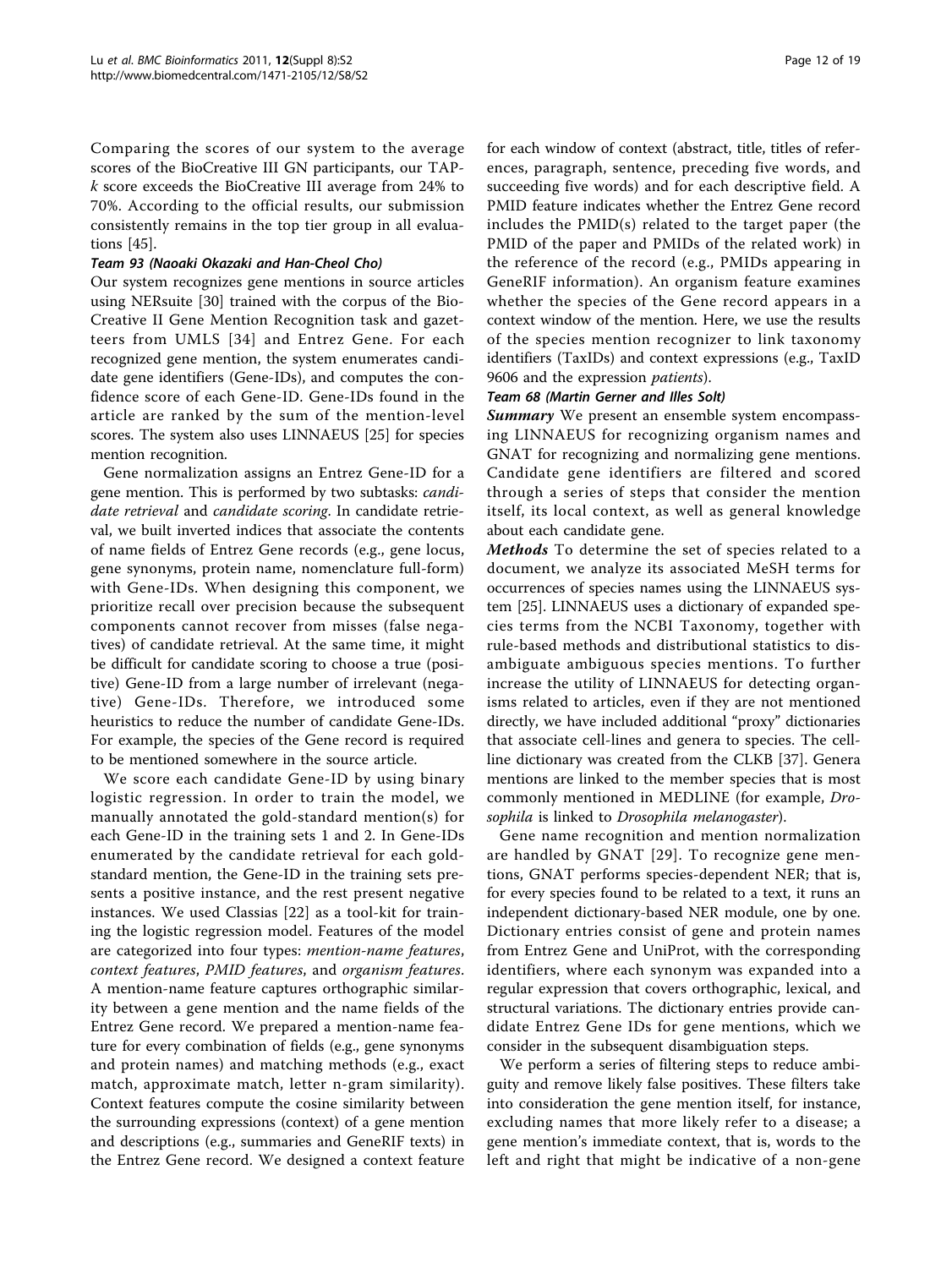name; and the overall context of the gene mention, usually the paragraph the name occurs in, which we compare to general knowledge about each candidate gene, such as Gene Ontology terms, sequence features, known implications in diseases, and so on. As the last step in our filtering pipeline, we map genes to species; we use heuristics that locate the closest species mention, looking in the same sentence, paragraph, article title, abstract, and finally the full text as well as MeSH terms if available.

Gene identifiers are scored based on a number of factors, the main ones being: *i*) whether it is ambiguous, *ii*) its string similarity to the corresponding gene symbol, and *iii*) the number of times the same text fragment appeared in italics throughout PubMed Central. To compile a ranked gene list for TAP computation on the document level, mention-level candidate identifier scores are aggregated.

Results On the BioCreative III GN high-quality training data, our system achieves TAP-5 and TAP-20 scores of 0.36 and 0.41, respectively. The performance on test set dropped significantly to 0.16 and 0.20. Our system's thresholded predictions achieved precision, recall and F1-scores of 0.54, 0.47, and 0.50, respectively on the training data, and 0.33, 0.15 and 0.21 on the test data.

Conclusions For BioCreative III, we optimized gene NER precision by limiting the set of species (gene name dictionaries) to the most frequent ones. These 22 species cover about 69% of all species mentions in MED-LINE and PubMed Central, and accounted for 95% of all gene mentions in the training data, but for only 44% on the test data. Our analysis of the evaluation results suggests that the scores primarily drop due to this significant difference in species composition; and partly due to the way in which evaluation data were selected, affecting the results of all participants equally.

# Team 89 (Shashank Agarwal and Feifan Liu)

We developed a three-tiered GN system, as described below. In the first tier, the goal was to identify gene mentions in an article with maximum recall. Gene mentions were identified using two methods. In the first method, an existing Conditional Random Fields (CRF) based gene named entity recognizer, BANNER [[28\]](#page-17-0), was adapted to identify gene mentions. The second method to identify gene mentions was based on italics markup tags in the document. The data provided for BioCreative III was in XML format, where italics markup is usually available for gene/protein names and species name. All terms marked in italics were added as gene mentions to maximize recall despite leading to more false positives at this point.

In the second tier, the goal was to identify candidate gene IDs for identified gene mentions. We built an index of all gene symbols and names in the Entrez Gene

database and linked them to the corresponding gene ids using Apache Lucene. Each gene mention identified in Tier 1 was first expanded by a rule-based gene name variation generator and then used to query the Entrez Gene index. Top 100 IDs returned as a result to each query were considered as the candidate IDs for the corresponding gene mention.

In the third tier, the candidate genes were disambiguated in a learning framework, and several learning algorithms in the Weka toolkit [[23\]](#page-17-0) were explored and evaluated. Twenty-seven features were identified for each candidate gene, including presence of gene's species in the article (species in article were identified by LINNAEUS [[25](#page-17-0)]), presence of a part or whole of the gene's genetic sequence in the article, edit distance and Jaro-Winkler similarity between the gene's synonyms and the identified mention, and similarity between the gene's GO and GeneRIF annotations and the article. The disambiguation task was formulated as a binary classification task, aiming to determine whether each candidate gene is a correct mapping or not based on features defined above. Random Committee and Random Forest were found to attain the best performance. We also investigated using Chi-Square based feature selection, adding training instances from important gene annotations, expanding output with negative prediction based on confidence scores as well as system combinations.

#### Team 80 (Dina Vishnyakova and Patrick Ruch)

In the BioCreative III Gene Normalisation (GN) challenge, we can split the task into three subtasks: gene name recognition, species name recognition and gene normalization. In the first subtask we face ambiguity of gene names, dealing with homonyms and synonyms. In the second subtask we deal with species name detection, considering that species are often implicit. The third subtask consists of using gene names to assign species.

For the GN task we generated three runs. All three runs shared similar methods of gene name recognition (GNR) and species detection but different methods of gene normalization. We use GPSDB [[33\]](#page-17-0) as a dictionary to filter gene candidates detected by our Gene Name Recognizer and to assign an identifier to every identified gene name. In our post-competition analysis, it appeared obvious that our results are dependent on the confidence score provided by the system. The confidence score in our system is based on species and gene name weighting.

In order to detect species' names we used simple rulebased approaches and created recognition modules for a dozen of the most common model organisms, such as human, mouse, fly, etc. The choice of these species was based on observations made on the training set as well as on the distribution found in GPSDB.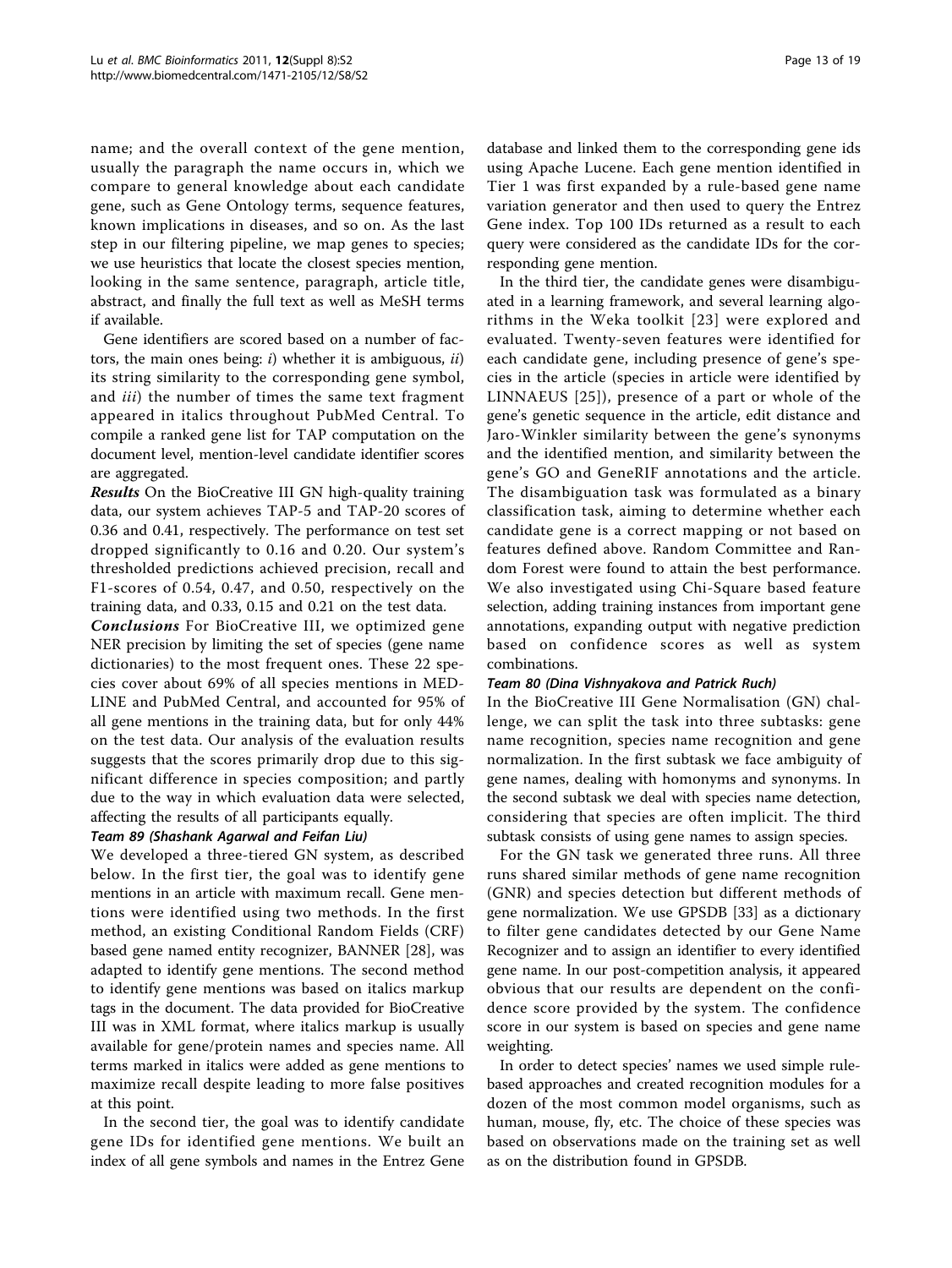In run 2 and run 3 the score of every gene identifier in the result list is highly dependent on the species name scoring. Run 2 weights species based on species occurrences in the title of articles, sections and subsections. Run 3 considers species distributions across the whole article. As for the results of run 1, they are not only dependent on the species weighting but also on the results of the Gene Ontology categorizer (GOCat) [[40,46\]](#page-17-0). What makes this run comparatively more effective is the use of GOCat's functional prediction power to assign protein identifiers. We compute a similarity measure (lexical and nearest neighbour distances) between articles and functional descriptors in Entrez Gene. Using results provided by GOCat we filter gene candidates and give additional weight to those candidates. GOCat not only helps to filter gene candidates but also often to simply boost positive gene identifiers already assigned by the gene name entity recognizer.

All combinations between the modules were set empirically on training data. The impact of GOCat appeared more effective on the official data than on our training runs. This impact suggests that overfitting phenomena are avoided mainly because of GOCat which was not originally designed for the gene recognition. After competition, for run 3 we have improved our results for the TAP-5 by +312%, TAP-10 by +219% and TAP-20 by +152.7% on the "gold50" standard. In addition to this we have improved results by +24.5% for the TAP-5, 10, 20 of the "silver507" standard. For run 1 we have improved results for the TAP-5 by +12.3%, TAP-10 by +10.4% and TAP-20 by +11.5% of the "gold50". For the TAP-5, 10, 20 of the "silver507" we have obtained an improvement of +5.3%. We noticed that our system was able to find gene identifiers for only 443 out of 507 documents. This can be explained by our incomplete vocabulary of organisms, e.g. viruses. Our GN system is available online at [http://pingu.unige.](http://pingu.unige.ch:8080/NormaGene) [ch:8080/NormaGene.](http://pingu.unige.ch:8080/NormaGene)

# Team 65 (Martin Romacker and Fabio Rinaldi)

The OntoGene research group at the University of Zurich used for the GN task a variant of their text mining pipeline which had been previously developed for the detection of protein-protein interactions [\[47,48](#page-17-0)]. While the full OntoGene system includes modules for syntactic parsing and relation extraction, for the GN task a simplified version of the pipeline was used, including modules for conversion into the internal XML format, preprocessing (sentence splitting, tokenization, tagging), terminology recognition, detection of 'focus organism', terminology filtering and scoring.

The terminology recognition module is based on an efficient lexical lookup approach, with the contribution of a 'normalization' module (rule based) which can take into account the most frequent surface variants of a

term. The lookup uses an internal terminological resource built using terms extracted from UniProt, Entrez Gene, NCBI Taxonomy, Cell Line Knowledge Base (CLKB) [\[36\]](#page-17-0). Entity resolution is based on a terminology filtering and scoring approach, which is based on the one hand on textual features, on the other hand on the detected organism. It functions as follows: for each term for which a focus organism above a probability threshold filter has been identified, and which is not in a stop word list, a score based on frequency of the term, the zone (title, abstract, main text), and organismrelated keywords, is calculated as follows:  $SCORE = f *$ org, where

• f: frequency of term in text (an occurrence in the title has a weight of 200, an occurrence in the abstract a weight of 8; additionally terms in italics are weighted 3 times higher).

• org: organism score from "focus organism" detection module (rebalanced through some specific additional organism-related keywords).

The difference between our two submitted runs is mainly in the terminological resources. RUN 1 did not use Entrez Gene or UniProt, but instead used an extensive terminological resource provided by TMS (Text Mining Services, Novartis AG), which, however, covers only the five most important model organisms (human, mouse, rat, yeast and drosophila). Additionally, we included organism resources extracted from the NCBI taxonomy and terms from the CLKB. The TMS resource contains 670,000 term senses. Our own organism and CLKB resource contains 49,000 term senses. This resulted in 520,000 normalized terms, and 172,000 different gene IDs from 5 different organisms.

RUN 2 additionally used 2,203,000 terms from Uni-Prot (version from June 2010) and 1,021,000 terms from Entrez Gene (only 20 topmost organisms from the training data, for efficiency reasons). This resulted in 1,856,000 normalized terms and 833,000 different gene IDs from 2,113 different organisms.

The official results show that the resource used for RUN 1 appears to be sufficiently complete, in comparison with the subset of Entrez Gene used for RUN 2, where we have an increase of nearly 20% FP, which can hardly be compensated by the increase of about 3.5% in TP. Unexpectedly, the TAP- $k$  measures are definitely better for RUN 2. This would suggest that RUN 2 produced a better ranking than RUN 1. A possible explanation for this difference is that the contribution of the "focus organism" detection module [[15\]](#page-17-0) is better in RUN 2 than in RUN 1 (therefore genes belonging to the selected organisms are ranked higher). This module, which was initially developed for PPI detection, uses all relevant terminology in the article in order to derive an organism ranking: in particular terms from NCBI and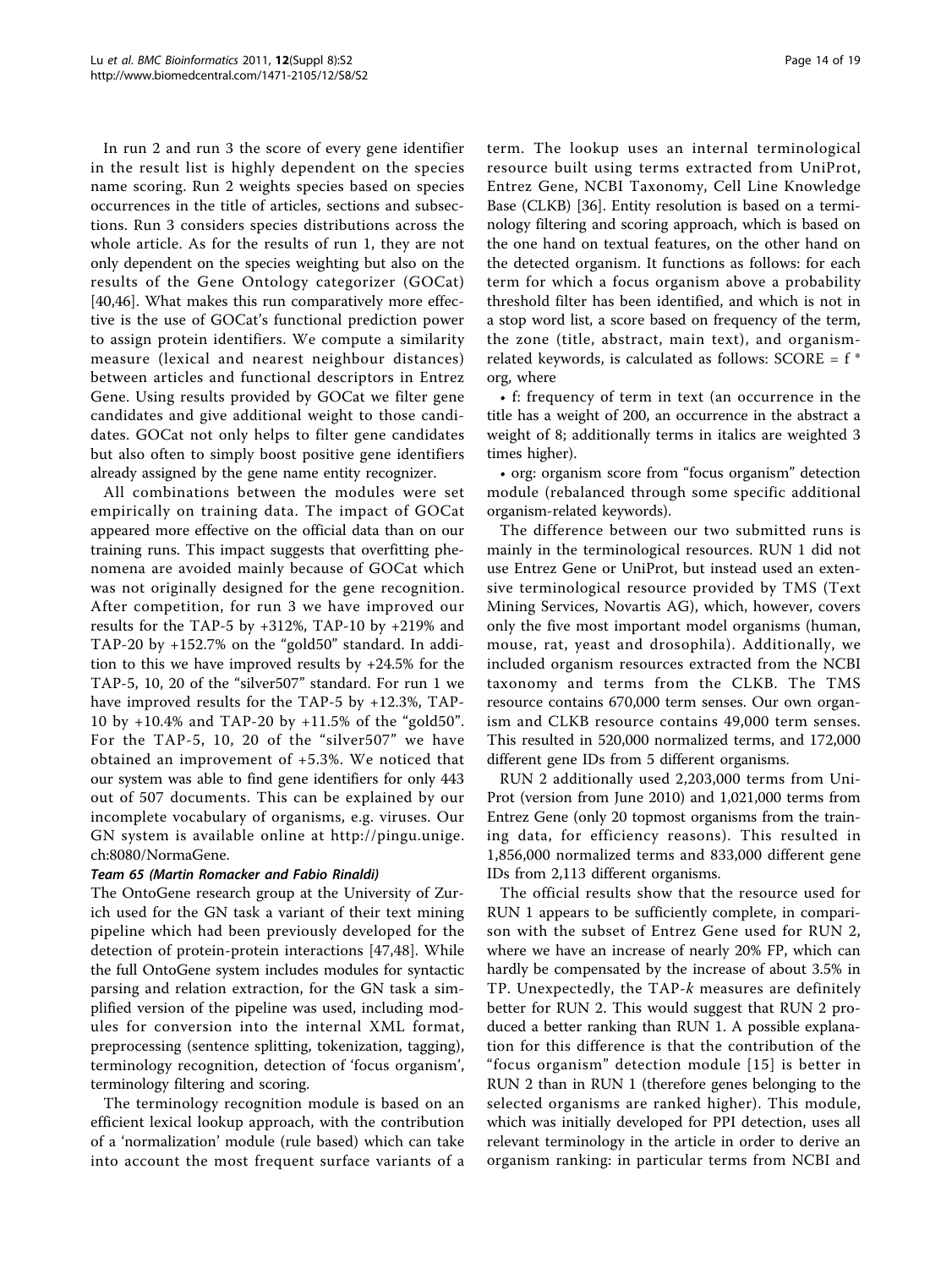CLKB, but also protein mentions. Crucially however, it does not use gene mentions to the same extent as protein mentions. Therefore the lack of sufficient protein mentions in RUN 1 produced a lower quality ranking of organism, which in turn resulted in a worse ranking for genes.

#### Team 78 (Sanmitra Bhattacharya and Padmini Srinivasan)

Our approach described in [\[49\]](#page-18-0) is similar in some aspect to others that employ gene and species identification and their association for cross-species gene normalization. For our GN system we experimented with two widely used gene name taggers namely ABNER [[26](#page-17-0)] (trained on the NLPBA corpus) and LingPipe [[31](#page-17-0)] (trained on the GENIA corpus). The gene mentions identified by these systems were filtered using a stop list of terms like antibody, Ab, antigen, IgG, etc. Shorthand gene names were expanded to constituent terms as in Xnr1, Xnr2…Xnr6 for Xnr1-6. LINNAEUS [\[25](#page-17-0)] was used for species name identification. However, the species dictionary had to be modified for inclusion of genera of model organisms and commonly occurring species strains (e.g. Saccharomyces cerevisiae S288c). The gene and species names identified were associated based on proximity within fixed character windows. Different combinations of the above-mentioned taggers and different association strategies were used to set up various experiments. We selected three strategies for the test submission based on their performance on the training data.

For the first strategy, a gene name (identified using LingPipe only) is associated with a species if it is found within a specified character window. If an association is not found in the given window then the species occurring most frequently in that article is associated with the gene name. Confidence was calculated either from the proximity of the gene and species mentions or from the percentage of the majority species. For the second strategy, in an effort to increase the precision of this strategy, we used both ABNER and LingPipe while keeping the other settings identical. The gene names identified using ABNER and LingPipe were associated with the species names identified by LINNAEUS within a fixed character window. From these two associations, only the overlapping ones were considered along with the higher confidence score. In the third strategy, we considered only the intersection of gene-species associations (gene names identified by ABNER and LingPipe) within a fixed window of much larger size compared to the previous strategies.

For each of the gene species associations, we search Entrez Gene [\[32\]](#page-17-0) for a unique identifier for that gene mention. The first Entrez Gene identifier retrieved from this search was returned as the unique identifier for that gene name. The highest scores for the "gold50" standard were achieved using the second strategy where the TAP-k (k=5, 10, 20) scores were 0.0847, 0.1202 and 0.1706, respectively. However, post-submission analysis revealed that limiting the Entrez Gene search to some specific fields like official gene/protein name, official symbol and synonyms would improve the results. Incorporating these changes, our best scoring strategy now achieved TAP-k scores of 0.1915, 0.1928 and 0.1930, respectively. Another strategy similar to the second strategy, but one considers union instead of intersection of ABNER and LingPipe identified genes, gave us even higher TAP- $k$  ( $k=5$ , 10, 20) scores of 0.1848, 0.2172 and 0.2172, respectively. These improvements are in the range of 118.18% (TAP-5) to 27.31% (TAP-20) compared to our best submitted runs.

# Team 97 (Hongfang Liu and Manabu Torii)

The team participated in gene normalization tasks in all three BioCreative workshops and used the same approach to tackle the gene normalization task: a comprehensive list of synonyms and a flexible dictionary lookup method. In BioCreative I, the team achieved the best recalls among the participating systems for yeast and mouse but the precisions were very low. For BioCreative II, the team applied a machine learning module following the dictionary lookup to filter out false positives and this system achieved the first quartile performance. In BioCreative III, the machine learning module used in BioCreative II was not applied due to the high ambiguity associated with all species gene normalization. Therefore, heuristic rules based on features obtained for each pair (Term, GeneID) were used, where Term is a phrase in text and GeneID is a potential gene identifier for the Term. Specifically, for each pair (Term, GeneID), we derived a descriptive feature vector to represent i) ambiguity and systematic ambiguity features of Terms based on BioThesaurus and GeneRIF, ii) document-level taxonomy assignment counts based on a machine learning taxonomy classifier trained using GeneRIF, iii) counts of GeneID in the document, iv) number of synonyms representing GeneID, and v) whether Term is detected by gene mention systems or not.

# Team 70 (Sergio Matos and David Campos)

The GN system used for this challenge is composed of five modules: corpus pre-processing, named entity recognition (NER), dictionary-lookup, context-matching, and rule-based decision [[50\]](#page-18-0). For NER, we trained a Conditional Random Fields (CRFs) model using Mallet [[24\]](#page-17-0) with the BioCreative II Gene Mention corpus as the training data set. The set of features includes: word stemming, part-of-speech tagging, orthographic and morphological features, Greek letters, dictionary-matching of gene/protein names, relevant verbs and other biological concepts such as nucleobases, amino acids and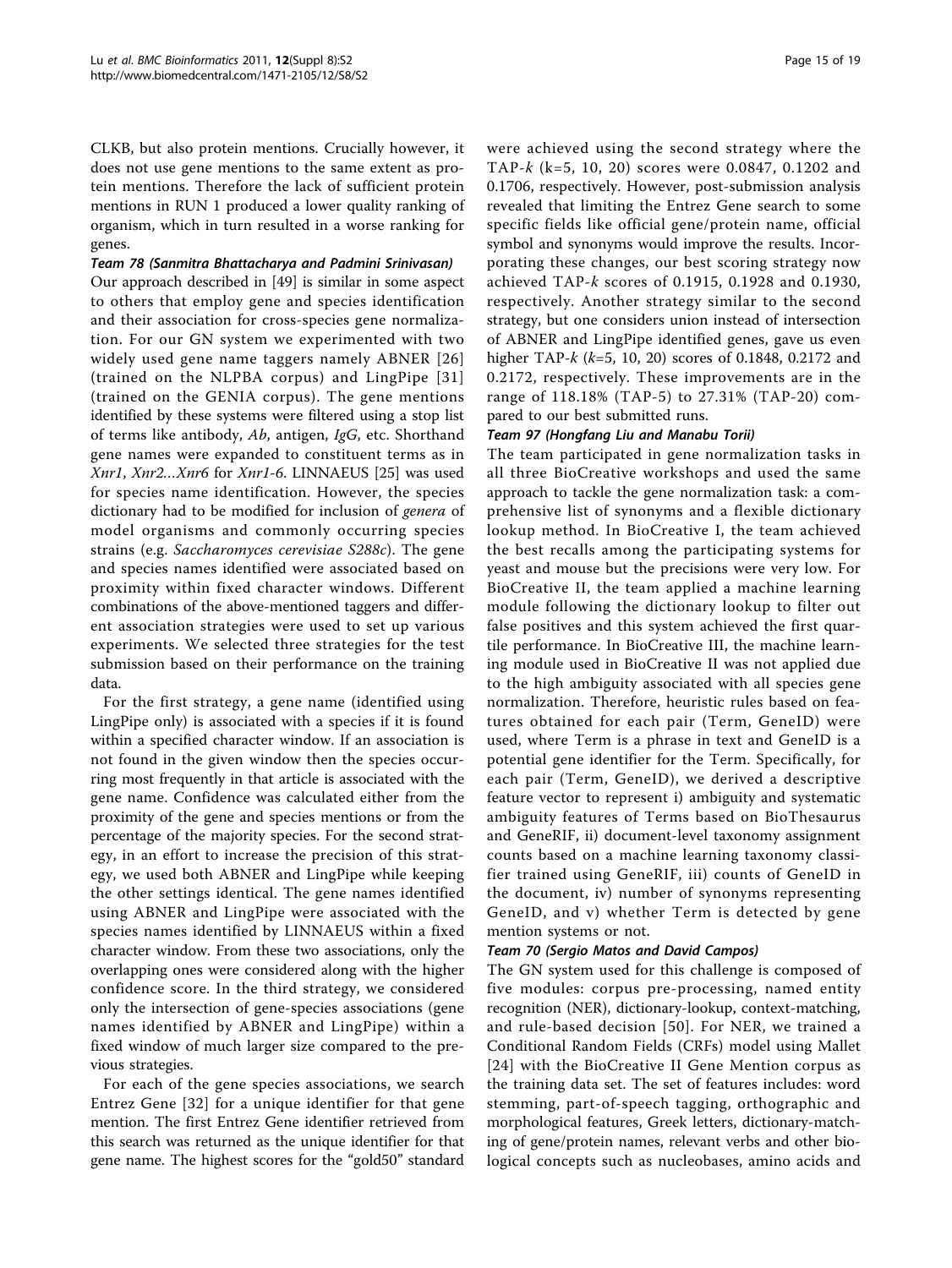nucleic acids. Local context was modeled with a {-1, 1} window of features.

Each mention identified by the NER module is mapped to possible Entrez Gene identifiers through dictionary-lookup. To accomplish this task and to achieve efficient approximate string search, we used Lucene [[38](#page-17-0)] to index a lexicon of gene/protein names, using the BioThesaurus [[39\]](#page-17-0) resource as the starting lexicon. This dictionary was extended with some lexical variations of each gene name using various string-editing rules: removing dashes; replacing dashes by spaces; inserting a dash on a letter-digit sequence; replacing Arabic numerals by roman numerals (and vice-versa); replacing Greek letter names by their initial (e.g. *alpha*  $\rightarrow$  *a*).

The following step is to calculate a measure of likelihood for each of the candidate gene IDs. This is achieved by comparing the local context of each mention found in the text to knowledge profiles associated to each gene ID. These profiles were created by merging the descriptive fields extracted from the UniProt, Entrez Gene and OMIM databases, as well as the Gene Ontology terms associated with each gene entry, and implemented as a free-text index (separate from the dictionary index). Therefore, to obtain the confidence scores for a gene mention, we search this index using the sentence where the mention occurs. The resulting identifiers are then cross-matched with the candidate gene IDs obtained in the dictionary-lookup step. This step is performed at the document level in order to accumulate the confidence scores across different mentions of the same gene. This can either be a repetition of the same gene name in the document, or the occurrence of a synonym for the same gene (for example, occurrences of "pten induced putative kinase 1" and "pink1").

Finally, the last step performs the disambiguation between the candidate gene IDs in a document. All possible identifiers obtained after context matching are assembled, and the most likely identifiers are selected according to some empirically created rules. The rules select identifiers matched with more than five mentions in text, or matched to at least three mentions and with an average context-matching score equal to or higher than a threshold (set at 0.8). Other identifiers matched to the same text mentions but having lower scores are rejected. This step also rejects gene mentions with low confidence scores, in order to eliminate some false positives obtained during the entity recognition step.

#### Team 63 (Karin Verspoor and Kevin M. Livingston)

The University of Colorado School of Medicine submission to the BioCreative III gene normalization task experiments with a novel knowledge-based approach to the problem. The approach, called Knowledge-based Normalization of Gene Mentions (KNoGM) follows the paradigm of knowledge-based solutions to word sense disambiguation (WSD) in general English [[51](#page-18-0)]. To cast the gene normalization problem as a WSD problem, we treat gene mentions as the ambiguous words, and the Entrez Gene identifiers corresponding to each gene name as the word senses.

The method employs a graph search algorithm known as *personalized PageRank*[[52\]](#page-18-0), based on the well-known link analysis algorithm *PageRank*[[53\]](#page-18-0). The intuition underlying the approach is that the structure of the relationships among concepts drives the relative importance of a concept. Further, by taking co-occurrence in a document of related concepts into consideration, the most salient concepts within the document context can be identified. As an example, consider an ambiguous word such as "cell", which in general might refer to either a terrorist unit or a structure containing biomolecules. The terrorist sense would be related to concepts such as bombing, kidnapping, etc. while the biological sense would be related to concepts such as protein, DNA. By taking advantage of those relationships, combined with recognition of those related concepts in the same document context as the word "cell", we can resolve the ambiguity in context. The relationships among concepts defined in a knowledge graph drive the analysis, rather than statistics computed over words in a training corpus.

To build the knowledge graph, we take advantage of the large number of curated sources of formal biological knowledge that are available. Nodes in the graph are biological concepts, and links are associations among those concepts. Specifically, we include associations between genes and their gene products (proteins) and direct protein interaction information, in addition to associations to concepts which indirectly relate genes to each other, such as Gene Ontology [[54\]](#page-18-0) annotations, and organism information through NCBI Taxonomy terms. For our solution, we built a knowledge graph from public data sources, including Entrez Gene, Uni-Prot, iRefWeb [\[55](#page-18-0)], GOA [[35\]](#page-17-0), and HomoloGene [[56](#page-18-0)]. This knowledge graph is extracted from an RDF-based triple store we populated to unify the separate knowledge sources.

This approach prefers to resolve an ambiguous gene name to an identifier already known to be connected to other genes mentioned in the document based on curated biological relations.

Our system for BCIII:

(1) used the AIIA-GMT gene mention tagger [\[27](#page-17-0)] to identify gene mentions,

(2) mapped each mention to candidate database identifiers using the BioThesaurus v.6.0 [[57\]](#page-18-0),

(3) applied abbreviation detection using the Schwartz and Hearst algorithm [[58\]](#page-18-0) to filter the candidate sets,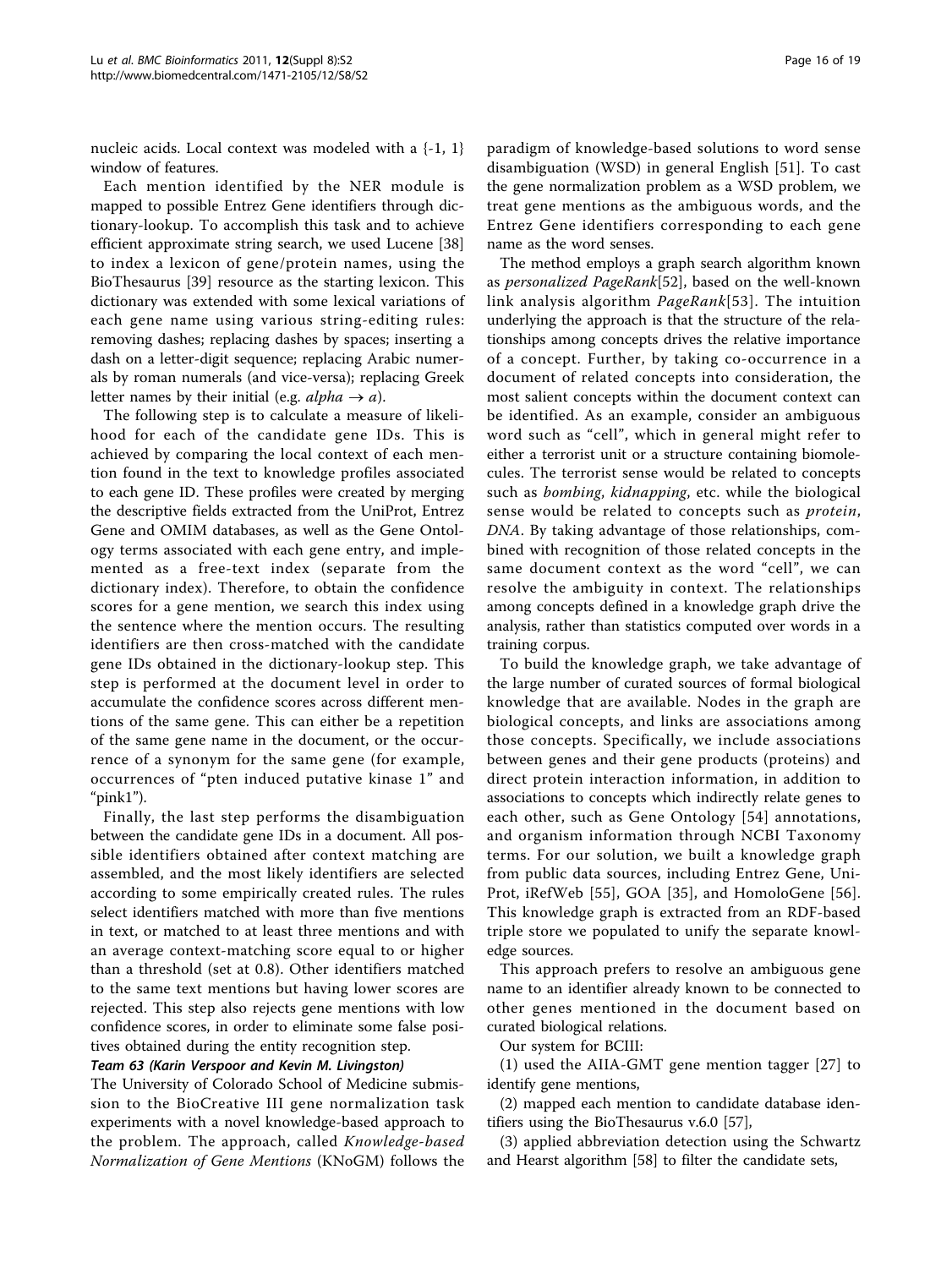<span id="page-16-0"></span>(4) created document term co-occurrence windows of varying sizes, and

(5) ran the UKB disambiguation implementation ([http://ixa2.si.ehu.es/ukb/\)](http://ixa2.si.ehu.es/ukb/) [[51](#page-18-0)] utilizing the graph extracted from the triple store.

The highest-ranked sense (identifier) produced by UKB based on context was returned as the gene mention normalization. This evaluation used uniform weighting of the graph and we did not explore weighting variations.

#### Conclusions

We have successfully organized a community-wide challenge event for the gene normalization task. There were a total of 37 submissions by 14 different teams from Asia, Europe, and North America. The highest TAP-k scores obtained on the gold-standard annotations of the 50 test articles are 0.3297 (k=5), 0.3538 (k=10), and 0.3535 (k=20), respectively. In addition,  $TAP-k$  scores of 0.4916 ( $k=5,10,20$ ) are observed when using the silver standard of the 507 test articles.

In comparison with past BioCreative GN tasks, this year's task bears more resemblance to real-world tasks in which curators are given full text without knowing species information. As a consequence, this year's task has proved more difficult than the ones in the past, which is evident from the overall lower team performance.

Finally, we believe the TAP-k metric and EM algorithm proved adequate for evaluating retrieval efficacy and for choosing a small number of articles such that we can afford to obtain a sufficient gold standard for evaluation purposes while keeping the manual curation effort feasible. Moreover, the proposed pooling method allowed us to infer ground truth based on solely team submissions. By comparing team rankings on gold vs. silver standards, we show that we can effectively detect good team performance without having to rely on human annotations. Future work should investigate how systems developed for the GN task may be used in real-world applications and further promote community-wide efforts toward improved inter-species gene normalization.

# Additional material

[Additional file 1: G](http://www.biomedcentral.com/content/supplementary/1471-2105-12-S8-S2-S1.pdf)N annotation guidelines (AnnotationGuidelines. pdf)

[Additional file 2: I](http://www.biomedcentral.com/content/supplementary/1471-2105-12-S8-S2-S2.pdf)ntroduction to TAP-k (What is TAP.pdf) The evaluation data and TAP-k software are freely available at the BioCreative III Website:<http://www.biocreative.org>.

#### List of abbreviations used

GN: Gene Normalization; EM: Expectation Maximization; TAP: Threshold Average Precision; MOD: Model Organism Database; BMC: BioMed Central; PLoS: Public Library of Science; PMC: PubMed Central; NCBI: National Center for Biotechnology Information; NLM: National Library of Medicine; UAG: User Advisory Group; AP: Average Precision; SVM: Support Vector Machine; CRF: Conditional Random Fields; GNR: Gene Name Recognition; GOCat: Gene Ontology Categorizer; CLKB: Cell Line Knowledge Base; NER: Named Entity Recognition; KNoGM: Knowledge-based Normalization of Gene Mentions; WSD: Word Sense Disambiguation

#### Acknowledgements

The organizers would like to thank Lynette Hirschman for her helpful discussion and feedback on the earlier version of this paper. Zhiyong Lu and W. John Wilbur were supported by the Intramural Research Program of the NIH, National Library of Medicine. For team 93, this was a collaborative work with Rune Sætre, Sampo Pyysalo, Tomoko Ohta, and Jun'ichi Tsujii, supported by Grants-in-Aid for Scientific Research on Priority Areas (MEXT) and for Solution-Oriented Research for Science and Technology (JST), Japan. The work of team 68 was performed in collaboration with Jörg Hakenberg, and was funded by the University of Manchester (for MG) and the Alexander-von-Humboldt Stiftung (for IS).Team 89 would like to thank Zuofeng Li for developing the genetic sequence based gene normalizer and acknowledge the support from the National Library of Medicine, grant numbers 5R01LM009836 to Hong Yu and 5R01LM010125 to Isaac Kohane. The Bibliomics and Text Mining (BiTeM, [http://eagl.unige.ch/bitem/\)](http://eagl.unige.ch/bitem/) group (Team 80) was supported by the European Union's FP7 (Grant DebugIT # 217139). Additional contributors to the work of Team 80: Julien Gobeill, Emilie Pasche, Douglas Teodoro, Anne-Lise Veuthey and Arnaud Gaudinat. The OntoGene group (Team 65) was partially supported by the Swiss National Science Foundation (grants 100014-118396/1 and 105315-130558/1) and by NITAS/TMS, Text Mining Services, Novartis Pharma AG, Basel, Switzerland. Additional contributors to the work of Team 65: Gerold Schneider, Simon Clematide, and Therese Vachon. Team 97 was supported by NIH 1-R01-LM009959-01A1 and NSF CAREER 0845523. Team 78 would like to thank Aditya K. Sehgal for his valuable guidance with this work. Team 70 was partially supported by the Portuguese Foundation for Science and Technology (research project PTDC/EIA-CCO/100541/2008). Team 65 would like to thank William A. Baumgartner Jr., Kevin Bretonnel Cohen, Helen L. Johnson, Christophe Roeder, Lawrence E. Hunter, and all the members of the Center for Computational Pharmacology at the University of Colorado Denver, supported by NIH grants 3T15 LM009451-03S1 to K.L., 5R01 LM010120-02 to K.V., and 5R01 LM008111-05 and 5R01 GM083649-03 to L.H. All the authors would like to thank all the annotators who produced the gold-standard annotations.

This article has been published as part of BMC Bioinformatics Volume 12 Supplement 8, 2011: The Third BioCreative – Critical Assessment of Information Extraction in Biology Challenge. The full contents of the supplement are available online at [http://www.biomedcentral.com/1471-](http://www.biomedcentral.com/1471-2105/12?issue=S8) [2105/12?issue=S8.](http://www.biomedcentral.com/1471-2105/12?issue=S8)

#### Author details

<sup>1</sup>National Center for Biotechnology Information (NCBI), 8600 Rockville Pike Bethesda, Maryland 20894, USA. <sup>2</sup> Department of Computer Science and Information Engineering, National Cheng Kung University, Tainan, Taiwan, R. O.C. <sup>3</sup>Department of Computer Science and Technology, Tsinghua University Beijing, 100084, China. <sup>4</sup>Institute of Information Science, Academia Sinica, Taipei 115, Taiwan. <sup>5</sup>Information Science Institute, University of Southern California, Marina del Rey, California, USA. <sup>6</sup>Department of Computer Science and Engineering, Yuan Ze University, Chung-Li, Taiwan, R.O.C. <sup>7</sup>Department of Computer Science, National Tsing-Hua University, Hsinchu, Taiwan, R.O.C. 8 Institute of Information Science, Academic Sinica, Taipei, Taiwan, R.O.C. <sup>9</sup>Interfaculty Initiative in Information Studies, University of Tokyo, Japan. <sup>10</sup>Graduate School of Information Science and Technology, University of Tokyo, Japan. <sup>11</sup>Faculty of Life Sciences, University of Manchester, Manchester, M13 9PT, UK. <sup>12</sup>Department of Telecommunications and Media Informatics, Budapest University of Technology and Economics, 1117 Budapest, Hungary. 13Medical Informatics, University of Wisconsin-Milwaukee, Milwaukee, Wisconsin, USA. <sup>14</sup>BiTem Group, Division of Medical Information Sciences, University of Geneva, Switzerland. <sup>15</sup>BiTeM Group, Information Science Department, University of Applied Science, Geneva, Switzerland.<br><sup>16</sup>NITAS/TMS, Text Mining Services, Novartis AG, Switzerland. <sup>17</sup>Institute of Computational Linguistics, University of Zurich, Zurich, Switzerland. <sup>18</sup>Department of Computer Science, The University of Iowa, Iowa City, Iowa 52242, USA. <sup>19</sup>Department of Health Sciences Research, Mayo Clinic College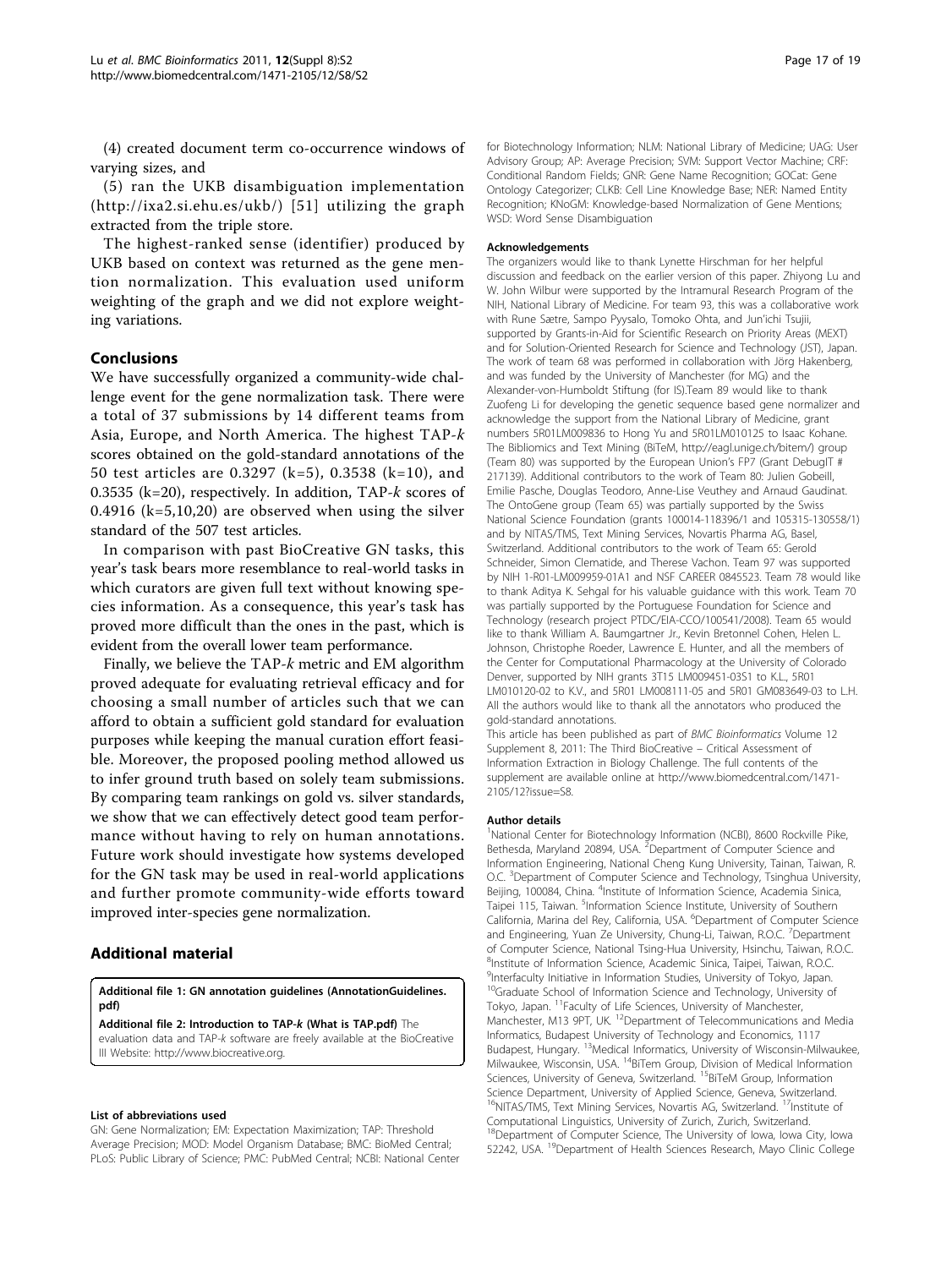<span id="page-17-0"></span>of Medicine, Rochester, MN 55905 USA. <sup>20</sup>Lab of Text Intelligence in Biomedicine, Georgetown University Medical Center, 4000 Reservoir Rd., NW, Washington, DC 20057 USA. <sup>21</sup> DETI/IEETA, University of Aveiro, Campus Universitário de Santiago, 3810-193 Aveiro, Portugal. <sup>22</sup>Center for Computational Pharmacology, University of Colorado School of Medicine, Aurora, Colorado, USA.

#### Authors' contributions

ZL and WJW organized the task and drafted the paper. The remaining authors were participants in the BioCreative III Gene Normalization task and provided individual team system summaries. All authors read and approved the manuscript.

#### Competing interests

The authors declare that they have no competing interests.

#### Published: 3 October 2011

#### References

- 1. Morgan AA, Lu Z, Wang X, Cohen AM, Fluck J, Ruch P, Divoli A, Fundel K, Leaman R, Hakenberg J, et al: [Overview of BioCreative II gene](http://www.ncbi.nlm.nih.gov/pubmed/18834494?dopt=Abstract) [normalization.](http://www.ncbi.nlm.nih.gov/pubmed/18834494?dopt=Abstract) Genome Biol 2008, 9(Suppl 2):S3.
- 2. Hirschman L, Colosimo M, Morgan A, Yeh A: Overview of BioCreAtlvE task [1B: normalized gene lists.](http://www.ncbi.nlm.nih.gov/pubmed/16351737?dopt=Abstract) BMC Bioinformatics 2005, 6(Suppl 1):S11.
- 3. Colosimo ME, Morgan AA, Yeh AS, Colombe JB, Hirschman L: [Data](http://www.ncbi.nlm.nih.gov/pubmed/16351738?dopt=Abstract) [preparation and interannotator agreement: BioCreAtIvE task 1B.](http://www.ncbi.nlm.nih.gov/pubmed/16351738?dopt=Abstract) BMC Bioinformatics 2005, 6(Suppl 1):S12.
- 4. Dowell KG, McAndrews-Hill MS, Hill DP, Drabkin HJ, Blake JA: [Integrating](http://www.ncbi.nlm.nih.gov/pubmed/20157492?dopt=Abstract) [text mining into the MGI biocuration workflow.](http://www.ncbi.nlm.nih.gov/pubmed/20157492?dopt=Abstract) Database (Oxford) 2009, 2009:bap019.
- Carroll HD, Kann MG, Sheetlin SL, Spouge JL: [Threshold Average Precision](http://www.ncbi.nlm.nih.gov/pubmed/20505002?dopt=Abstract) [\(TAP-k\): a measure of retrieval designed for bioinformatics.](http://www.ncbi.nlm.nih.gov/pubmed/20505002?dopt=Abstract) Bioinformatics 2010, 26(14):1708-1713.
- Snow R, O'Connor B, Jurafsky D, Ng AY: Cheap and fast-but is it good?: evaluating non-expert annotations for natural language tasks. Proceedings of the Conference on Empirical Methods in Natural Language Processing Honolulu, Hawaii: Association for Computational Linguistics; 2008.
- 7. Sheng VS, Provost F, Ipeirotis PG: Get another label? improving data quality and data mining using multiple, noisy labelers. Proceeding of the 14th ACM SIGKDD international conference on Knowledge discovery and data mining Las Vegas, Nevada, USA: ACM; 2008.
- Donmez P, Carbonell JG, Schneider J: Efficiently learning the accuracy of labelling sources for selective sampling. Proceedings of the 15th ACM SIGKDD international conference on Knowledge discovery and data mining Paris, France: ACM; 2009.
- 9. Whitechill J, Ruvolo P, Wu T, Bergsma J, Movellan J: Whose vote should count more: optimal integration of labels from labelers of unknown expertise. Advances in Neural Information Processing Systems 2009, 2035-3043.
- 10. Welinder P, Perona P: Online crowdsourcing: rating annotators and obtaining cost-effective labels. Workshop on Advancing Computer Vision with Humans in the Loop at CVPR'10 2010.
- 11. Smyth P, Fayyad U, Burl M, Perona P, Baldi P: Inferring ground truth from subjective labelling of venus images. Advances in Neural Information Processing Systems 1995, 7:1085-1092.
- 12. Raykar VC, Yu S, Zhao LH, Valadez GH, Florin C, Bogoni L, Moy L: Learning From Crowds. Journal of Machine Learning Research 2010, 11:1297-1322.
- 13. Dawid AP, Skene AM: Maximum Likelihood Estimation of Observer Error-Rates Using the EM Algorithm. Journal of the Royal Statistical Society Series C (Applied Statistics) 1979, 28(1):20-28.
- 14. Rebholz-Schuhmann D, Yepes AJ, Van Mulligen EM, Kang N, Kors J, Milward D, Corbett P, Buyko E, Beisswanger E, Hahn U: [CALBC silver](http://www.ncbi.nlm.nih.gov/pubmed/20183881?dopt=Abstract) [standard corpus.](http://www.ncbi.nlm.nih.gov/pubmed/20183881?dopt=Abstract) J Bioinform Comput Biol 2010, 8(1):163-179.
- 15. Kappeler T, Kaljurand K, Rinaldi F: TX task: automatic detection of focus organisms in biomedical publications. Proceedings of the Workshop on BioNLP Boulder, Colorado: Association for Computational Linguistics; 2009.
- 16. Wang X, Tsujii J, Ananiadou S: [Disambiguating the species of biomedical](http://www.ncbi.nlm.nih.gov/pubmed/20053840?dopt=Abstract) [named entities using natural language parsers.](http://www.ncbi.nlm.nih.gov/pubmed/20053840?dopt=Abstract) Bioinformatics 2010, 26(5):661-667.
- 17. Lewis DD: Naive (Bayes) at Forty: The Independence Assumption in Information Retrieval. Proceedings of the 10th European Conference on Machine Learning Springer-Verlag; 1998, 4-15.
- 18. McCallum A, Nigam K: A comparison of event models for Naive Bayes text classification. AAAI-98 WORKSHOP ON LEARNING FOR TEXT CATEGORIZATION 1998, 41-48.
- 19. Leitner F, Mardis SA, Krallinger M, Cesareni G, Hirschman LA, Valencia A: [An](http://www.ncbi.nlm.nih.gov/pubmed/20704011?dopt=Abstract) [Overview of BioCreative II.5.](http://www.ncbi.nlm.nih.gov/pubmed/20704011?dopt=Abstract) IEEE/ACM Trans Comput Biol Bioinform 2010, 7(3):385-399.
- 20. Smith L, Tanabe LK, Ando RJ, Kuo CJ, Chung IF, Hsu CN, Lin YS, Klinger R, Friedrich CM, Ganchev K, et al: [Overview of BioCreative II gene mention](http://www.ncbi.nlm.nih.gov/pubmed/18834493?dopt=Abstract) [recognition.](http://www.ncbi.nlm.nih.gov/pubmed/18834493?dopt=Abstract) Genome Biol 2008, 9(Suppl 2):S2.
- 21. Zhang T: Solving large scale linear prediction problems using stochastic gradient descent algorithms. Proceedings of the twenty-first international conference on Machine learning Banff, Alberta, Canada: ACM; 2004.
- 22. Classias: A collection of machine-learning algorithms for classification. [[http://www.chokkan.org/software/classias/\]](http://www.chokkan.org/software/classias/).
- 23. Hall M, Frank E, Holmes G, Pfahringer B, Reutemann P, Witten IH: The WEKA data mining software: an update. SIGKDD Explor Newsl 2009, 11(1):10-18.
- 24. MALLET: MAchine Learning for LanguagE Toolkit. [[http://mallet.cs.umass.](http://mallet.cs.umass.edu/) [edu/](http://mallet.cs.umass.edu/)].
- 25. Gerner M, Nenadic G, Bergman CM: [LINNAEUS: a species name](http://www.ncbi.nlm.nih.gov/pubmed/20149233?dopt=Abstract) [identification system for biomedical literature.](http://www.ncbi.nlm.nih.gov/pubmed/20149233?dopt=Abstract) BMC Bioinformatics 2010. 11:85.
- 26. Settles B: [ABNER: an open source tool for automatically tagging genes,](http://www.ncbi.nlm.nih.gov/pubmed/15860559?dopt=Abstract) [proteins and other entity names in text.](http://www.ncbi.nlm.nih.gov/pubmed/15860559?dopt=Abstract) Bioinformatics 2005, 21(14):3191-3192.
- 27. Hsu CN, Chang YM, Kuo CJ, Lin YS, Huang HS, Chung IF: [Integrating high](http://www.ncbi.nlm.nih.gov/pubmed/18586726?dopt=Abstract) [dimensional bi-directional parsing models for gene mention tagging.](http://www.ncbi.nlm.nih.gov/pubmed/18586726?dopt=Abstract) Bioinformatics 2008, 24(13):i286-294.
- 28. Leaman R, Gonzalez G: [BANNER: an executable survey of advances in](http://www.ncbi.nlm.nih.gov/pubmed/18229723?dopt=Abstract) [biomedical named entity recognition.](http://www.ncbi.nlm.nih.gov/pubmed/18229723?dopt=Abstract) Pac Symp Biocomput 2008, 652-663.
- 29. Hakenberg J, Plake C, Royer L, Strobelt H, Leser U, Schroeder M: [Gene](http://www.ncbi.nlm.nih.gov/pubmed/18834492?dopt=Abstract) [mention normalization and interaction extraction with context models](http://www.ncbi.nlm.nih.gov/pubmed/18834492?dopt=Abstract) [and sentence motifs.](http://www.ncbi.nlm.nih.gov/pubmed/18834492?dopt=Abstract) Genome Biol 2008, 9(Suppl 2):S14.
- 30. NERsuite: A Named Entity Recognition toolkit. [[http://www-tsujii.is.s.u](http://www-tsujii.is.s.u-tokyo.ac.jp/nersuite/)[tokyo.ac.jp/nersuite/\]](http://www-tsujii.is.s.u-tokyo.ac.jp/nersuite/).
- 31. LingPipe 4.0.0. [\[http://alias-i.com/lingpipe\]](http://alias-i.com/lingpipe).
- 32. Entrez Gene. [[http://www.ncbi.nlm.nih.gov/gene\]](http://www.ncbi.nlm.nih.gov/gene).
- 33. Gene and Protein Synonym DataBase. [<http://www.expasy.ch/gpsdb/>].
- 34. Lindberg C: [The Unified Medical Language System \(UMLS\) of the](http://www.ncbi.nlm.nih.gov/pubmed/10107986?dopt=Abstract) [National Library of Medicine.](http://www.ncbi.nlm.nih.gov/pubmed/10107986?dopt=Abstract) J Am Med Rec Assoc 1990, 61(5):40-42.
- 35. Gene Ontology Annotation (UniProtKB-GOA) Database. [[http://www.ebi.](http://www.ebi.ac.uk/GOA) [ac.uk/GOA](http://www.ebi.ac.uk/GOA)].
- 36. Cell Line Knowledge Base. [<http://clkb.ncibi.org/index.php>].
- 37. Sarntivijai S, Ade AS, Athey BD, States DJ: [A bioinformatics analysis of the](http://www.ncbi.nlm.nih.gov/pubmed/18849319?dopt=Abstract) [cell line nomenclature.](http://www.ncbi.nlm.nih.gov/pubmed/18849319?dopt=Abstract) Bioinformatics 2008, 24(23):2760-2766.
- 38. Apache Lucene. [\[http://lucene.apache.org\]](http://lucene.apache.org).
- 39. Liu H, Hu ZZ, Zhang J, Wu C: [BioThesaurus: a web-based thesaurus of](http://www.ncbi.nlm.nih.gov/pubmed/16267085?dopt=Abstract) [protein and gene names.](http://www.ncbi.nlm.nih.gov/pubmed/16267085?dopt=Abstract) Bioinformatics 2006, 22(1):103-105.
- 40. GOCat Gene Ontology Categorizer. [[http://eagl.unige.ch/GOCat\]](http://eagl.unige.ch/GOCat).
- 41. GenNorm. [\[http://ikmbio.csie.ncku.edu.tw/GN/\]](http://ikmbio.csie.ncku.edu.tw/GN/).
- 42. Huang M, Liu J, Zhu X: [GeneTUKit: a software for document-level gene](http://www.ncbi.nlm.nih.gov/pubmed/21303863?dopt=Abstract) [normalization.](http://www.ncbi.nlm.nih.gov/pubmed/21303863?dopt=Abstract) Bioinformatics 2011, 1(27):1032-1033.
- 43. IASL-IISR Gene Mention/Normalization Tool. [[http://sites.google.com/site/](http://sites.google.com/site/potinglai/downloads) [potinglai/downloads](http://sites.google.com/site/potinglai/downloads)].
- 44. Hong-Jie D, Po-Ting L, Tsai RTH: [Multistage Gene Normalization and SVM-](http://www.ncbi.nlm.nih.gov/pubmed/20479501?dopt=Abstract)[Based Ranking for Protein Interactor Extraction in Full-Text Articles.](http://www.ncbi.nlm.nih.gov/pubmed/20479501?dopt=Abstract) IEEE/ ACM Trans Comput Biol Bioinform 2010, 7(3):412-420.
- 45. Lu Z, Wilbur WJ: Overview of BioCreative III Gene Normalization. Proceedings of the BioCreative III workshop Bethesda, MD, USA; 2010, 24-45.
- 46. Ruch P: [Automatic assignment of biomedical categories: toward a](http://www.ncbi.nlm.nih.gov/pubmed/16287934?dopt=Abstract) [generic approach.](http://www.ncbi.nlm.nih.gov/pubmed/16287934?dopt=Abstract) Bioinformatics 2006, 22(6):658-664.
- 47. Rinaldi F, Kappeler T, Kaljurand K, Schneider G, Klenner M, Clematide S, Hess M, von Allmen JM, Parisot P, Romacker M, et al: [OntoGene in](http://www.ncbi.nlm.nih.gov/pubmed/18834491?dopt=Abstract) [BioCreative II.](http://www.ncbi.nlm.nih.gov/pubmed/18834491?dopt=Abstract) Genome Biol 2008, 9(Suppl 2):S13.
- 48. Rinaldi F, Schneider G, Kaljurand K, Clematide S, Vachon T, Romacker M: [OntoGene in BioCreative II.5.](http://www.ncbi.nlm.nih.gov/pubmed/20671319?dopt=Abstract) IEEE/ACM Trans Comput Biol Bioinform 2010, 7(3):472-480.